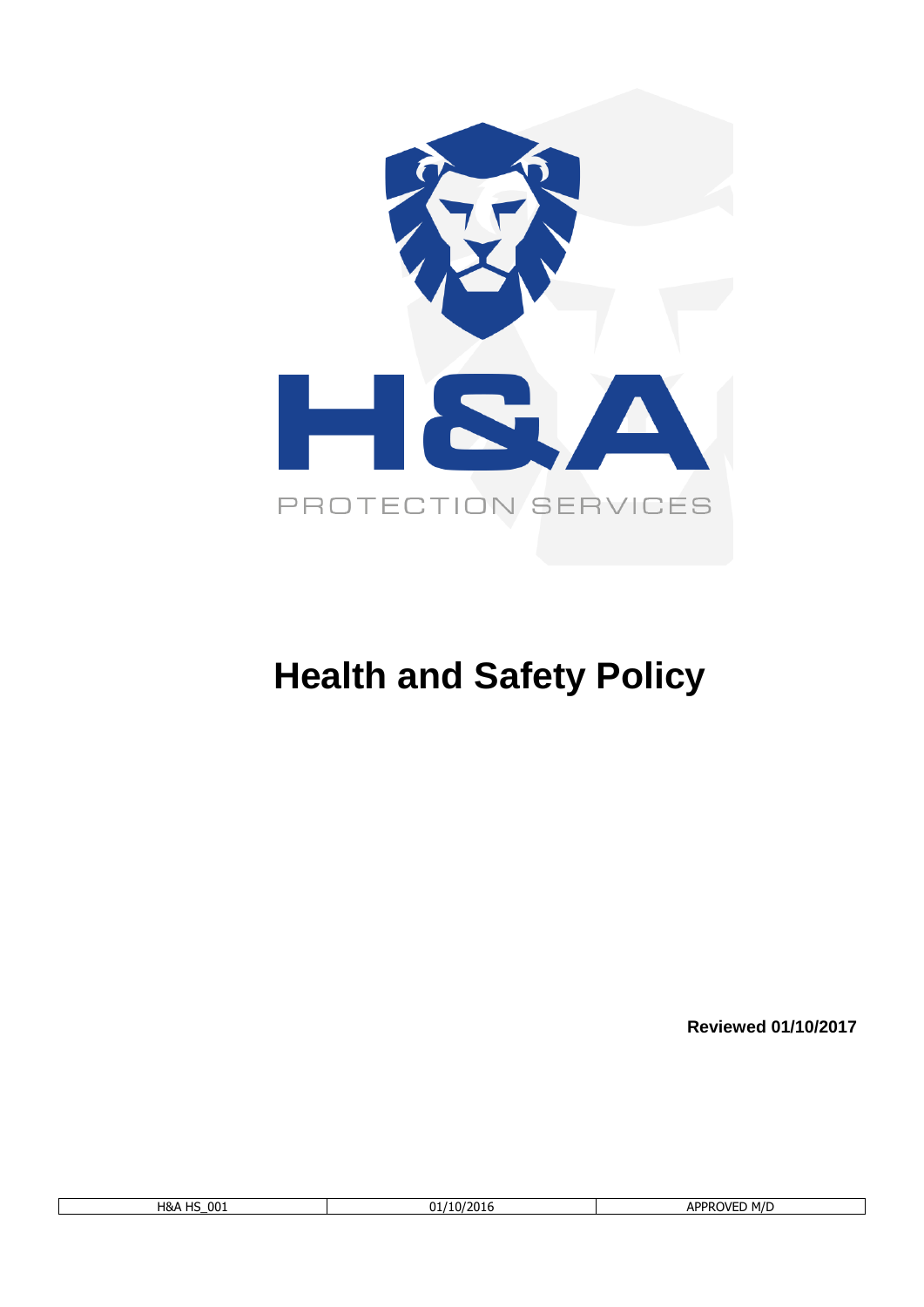# **Contents**

| <b>Section</b><br>No | <b>Section</b><br>Page                               |                                                                                         |                |  |
|----------------------|------------------------------------------------------|-----------------------------------------------------------------------------------------|----------------|--|
| 1                    | <b>General Statement of Health and Safety Policy</b> |                                                                                         |                |  |
| $\overline{2}$       | <b>Organisation and Responsibilities</b>             |                                                                                         |                |  |
| 3                    |                                                      | <b>General Arrangements/Significant Findings of Generic Risk</b><br><b>Assessments:</b> | $\overline{7}$ |  |
|                      | 3.1                                                  | <b>Risk Assessment Procedures</b>                                                       | 6              |  |
|                      | 3.2                                                  | <b>Workplace Issues</b>                                                                 | 9              |  |
|                      | 3.3                                                  | <b>Work Equipment</b>                                                                   | 10             |  |
|                      | 3.4                                                  | <b>Working at Heights</b>                                                               | 10             |  |
|                      | 3.5                                                  | <b>Electrical Equipment</b>                                                             | 11             |  |
|                      | 3.6                                                  | Substances Hazardous to Health                                                          | 11             |  |
|                      | 3.7                                                  | Asbestos Containing Materials (ACM's)                                                   | 12             |  |
|                      | 3.8                                                  | <b>Fire and Terrorist Threat Procedures</b>                                             | 12             |  |
|                      | 3.9                                                  | <b>Manual Handling Operations</b>                                                       | 13             |  |
|                      | 3.10                                                 | <b>Display Screen Equipment</b>                                                         | 14             |  |
|                      | 3.11                                                 | Smoking                                                                                 | 15             |  |
|                      | 3.12                                                 | <b>Road Transport</b>                                                                   | 13             |  |
|                      | 3.13                                                 | Contractors                                                                             | 15             |  |
|                      | 3.14                                                 | <b>First Aid Arrangements</b>                                                           | 16             |  |
|                      | 3.15                                                 | New and Expectant Mothers at Work                                                       | 16             |  |
|                      | 3.16                                                 | <b>Young Persons</b>                                                                    | 17             |  |
|                      | 3.17                                                 | Reporting and Investigating Injuries/III-Health                                         | 17             |  |
|                      | 3.18                                                 | Health and Safety Law and Employer's Liability Insurance                                | 19             |  |
|                      |                                                      | <b>Notices</b>                                                                          |                |  |
|                      | 3.19                                                 | Safety Representatives and Employee Consultation                                        | 19             |  |
|                      | 3.20                                                 | <b>Working Alone</b>                                                                    | 20             |  |
|                      | 3.21                                                 | <b>Working Time</b>                                                                     | 20             |  |
|                      | 3.22                                                 | <b>Working on Client's Premises</b>                                                     | 21             |  |
|                      | 3.23                                                 | Working at Home                                                                         | 21             |  |
|                      | 3.24                                                 | <b>Noise</b>                                                                            | 22             |  |
|                      | 3.25                                                 | <b>Health and Safety Training</b>                                                       | 22             |  |
|                      | 3.26                                                 | <b>Personal Protective Equipment</b>                                                    | 23             |  |
|                      | 3.27                                                 | <b>Vibration Risks</b>                                                                  | 23             |  |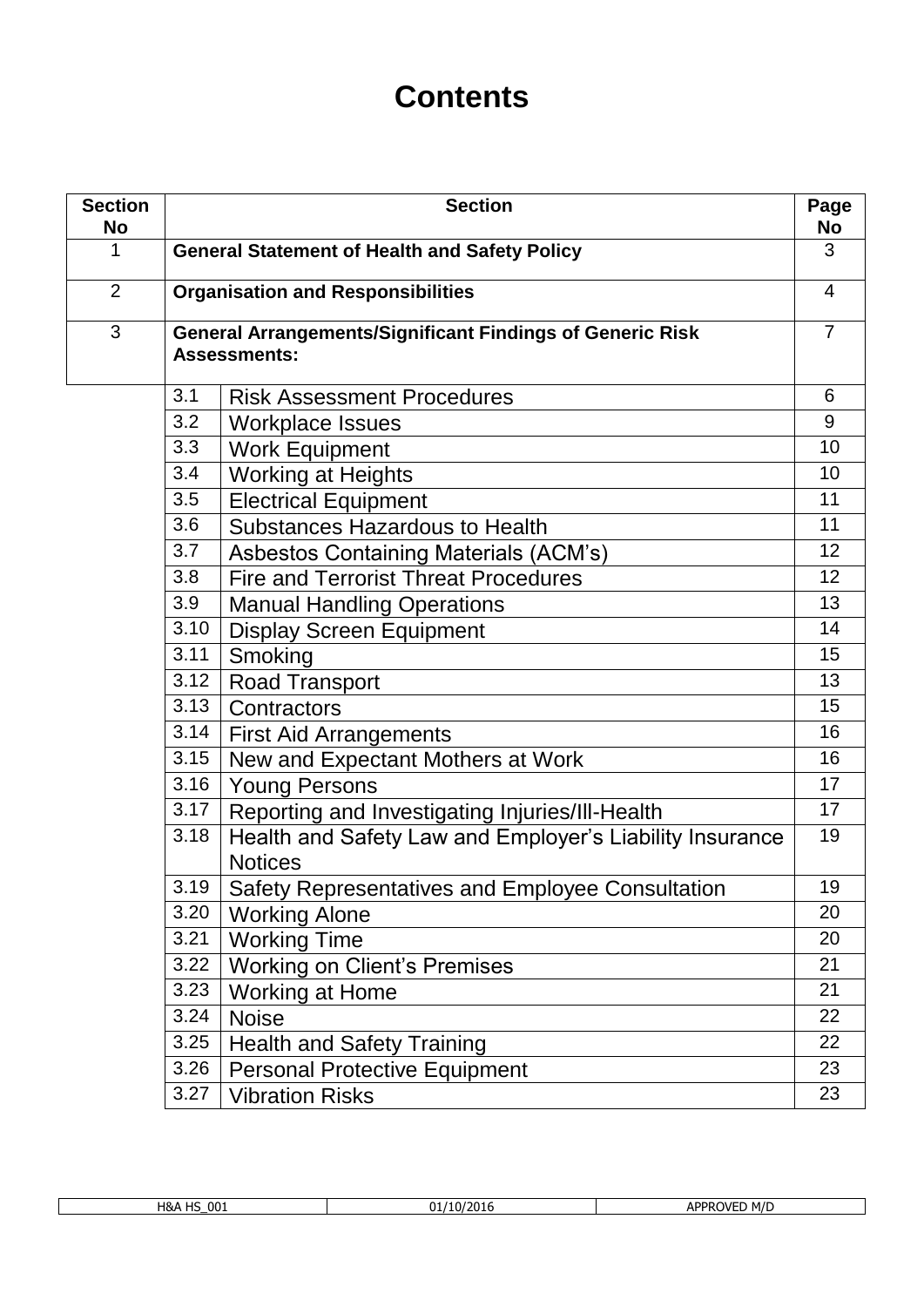# **1 General Statement of Health and Safety Policy**

The Directors of H&A Protection Services is committed to ensuring a safe and healthy environment for staff, customers, contractors and visitors.

The effective management of health and safety ranks equally with any other managerial or supervisory responsibility. The aim is to ensure that health and safety becomes an integral part of the company's activities.

Our statement of general policy is:

- to provide adequate control of the health and safety risks arising from our activities;
- to consult with employees on matters affecting their health and safety and encourage active participation to maintain and improve standards;
- to provide and maintain safe and healthy premises;
- to provide and maintain safe work equipment;
- to ensure safe handling and use of substances;
- to ensure employees are competent to do their tasks, providing information, instruction, training and supervision as required to ensure safe and healthy working;
- to ensure contractors are competent to manage the health and safety aspects of their work;
- to monitor health and safety standards by carrying out regular inspections;
- to record and investigate significant accidents and cases of work-related ill health and where appropriate implement measures to prevent re-occurrences;
- to review and revise this policy as necessary at least every 12 months.

The organisation, responsibilities and general arrangements to implement this policy are attached. Where appropriate the arrangements will be developed locally to control specific risks.

**Managing Director**

**Date 01/10/2017**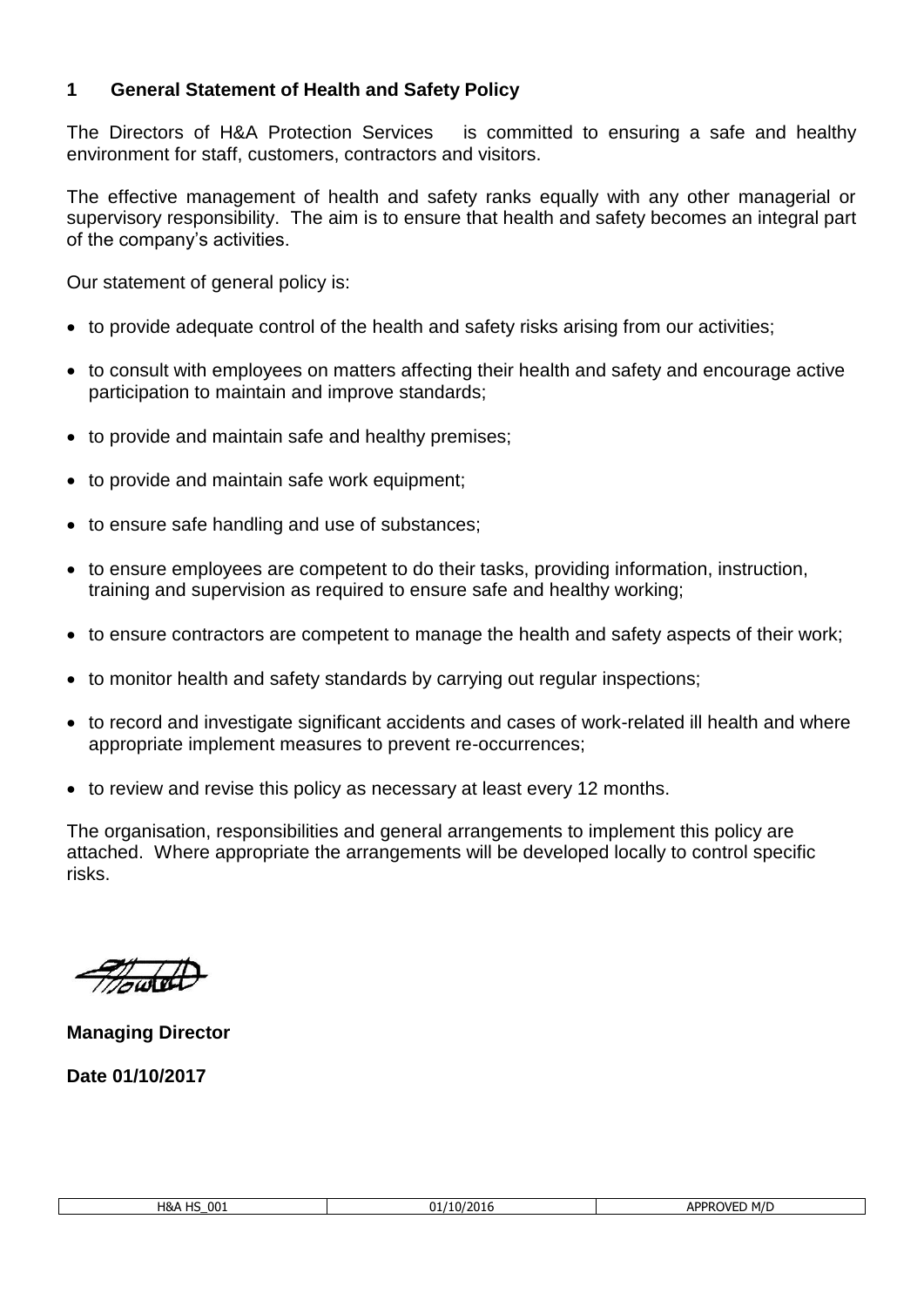# **2 Organisation and Responsibilities**

**The Managing Directors has the overall responsibility for health and safety including the specific responsibility for 'Health and Safety' on the management board and is responsible for ensuring that:**

- all Directors accept their individual role in providing health and safety leadership;
- all management board decisions reflect the health and safety objectives as set out in the General Statement of Health and Safety Policy;
- adequate resources are available to implement this policy;
- effective action takes place to implement this policy;
- the management board are aware of their responsibilities and kept informed of and alert to, relevant health and safety risk management issues;
- a health and safety policy is prepared, reviewed regularly and brought to the attention of all employees;
- injury/incident statistics and summaries from monitoring by the Health and Safety Consultant are communicated to the management board;
- a summary of health and safety performance and plans is prepared for inclusion in the company's Annual Report.

#### **Directors are responsible for ensuring that:**

- effective action takes place to implement this policy;
- a manager is nominated at each site to have overall responsibility for the health and safety associated with H&A Protection Services Ltd activities;
- managers are competent in health and safety management techniques and discharge their responsibilities;
- the Managing Director is made aware of any situation where the requirements of this policy cannot be implemented or where risks cannot be adequately controlled.

| <b>H&amp;A HS 001</b> |  |
|-----------------------|--|
|                       |  |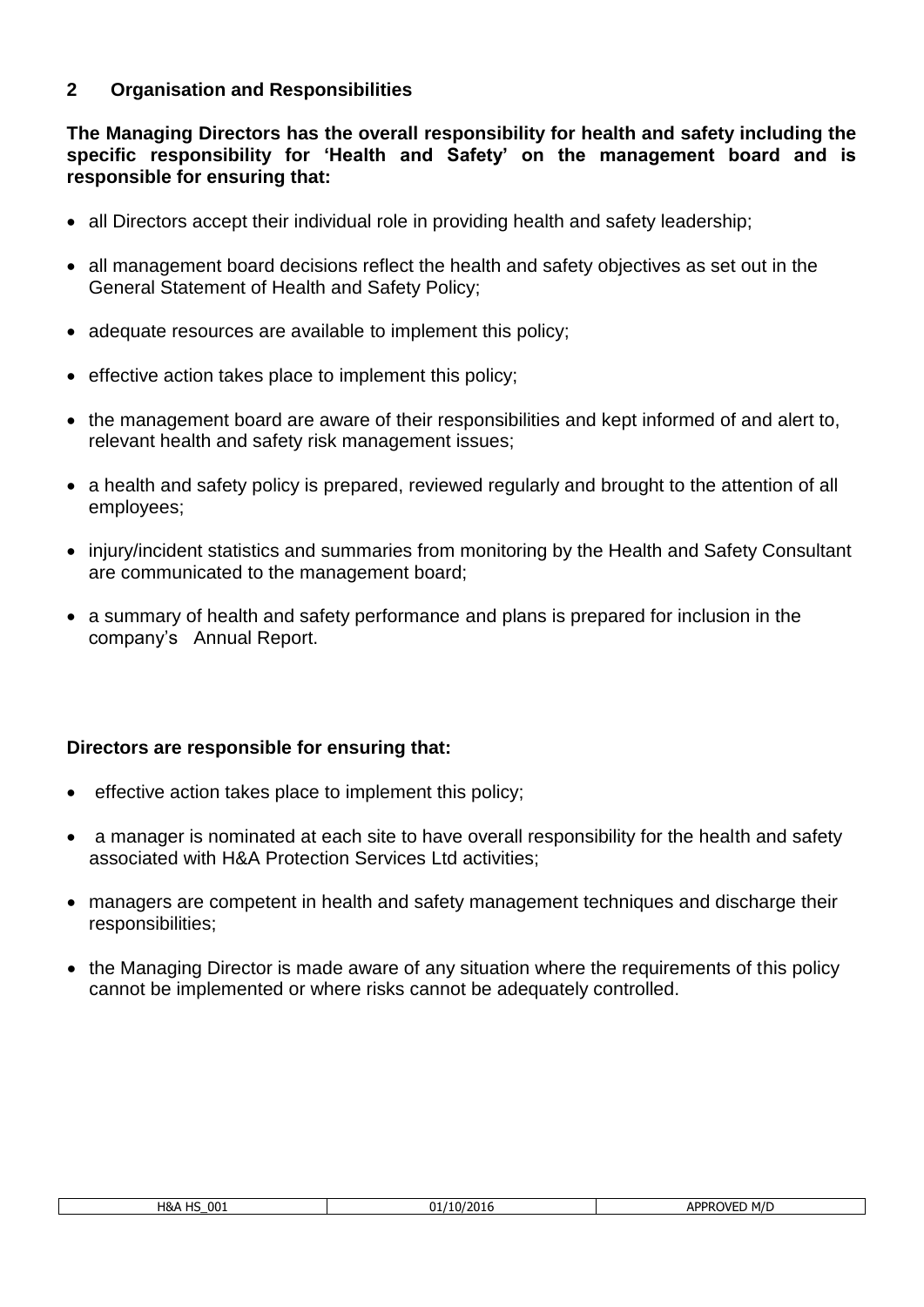#### **Managers are responsible for:**

- implementing the general arrangements in Section 3 of this policy;
- assessing risks not covered in Section 3, implementing control measures and recording the significant findings locally as detailed in Section 3.1;
- ensuring they are competent in health and safety management techniques;
- ensuring that premises under their control are registered with the appropriate enforcing authority, e.g. for offices, the form OSR1 is completed and sent to the Local District Council;
- bringing the Health and Safety Policy to the attention of employees in their areas;
- monitoring the arrangements in Section 3 and any others implemented locally to ensure they are working;
- ensuring that new employees receive appropriate health and safety induction training;
- ensuring that employees receive specific health and safety training where necessary and are competent to deal with the health and safety requirements of their work;
- ensuring that employees discharge their responsibilities set out below and in Section 3 of this policy;
- ensuring that contractors are competent to manage the health and safety requirements of their work;
- obtaining assistance from the Health and Safety Consultant where necessary;
- consulting employees/safety representatives in good time on matters affecting the health and safety of employees;
- alerting their line manager/director to any situation where the requirements of Section 3 of this policy cannot be implemented or where risks cannot be adequately controlled.

# **All employees are responsible for:**

- taking reasonable care for their own health and safety and that of others who may be affected by their activities;
- using any work equipment in accordance with the training and instructions provided;
- co-operating with their manager as is necessary to implement the requirements of Section 3 of this policy and any other local arrangements;
- reporting to their manager any health and safety matters they cannot, or do not feel competent to deal with themselves and any shortcomings they see in the health and safety arrangements.

| 001<br>10<br>חו ו<br>עאד<br>ان ا | -<br>וחר<br>'ZUI t<br>$\mathbf{u}$ | <b>∆PPR∩VF</b> F<br>d m/c<br>ור<br>$\overline{\phantom{a}}$ |
|----------------------------------|------------------------------------|-------------------------------------------------------------|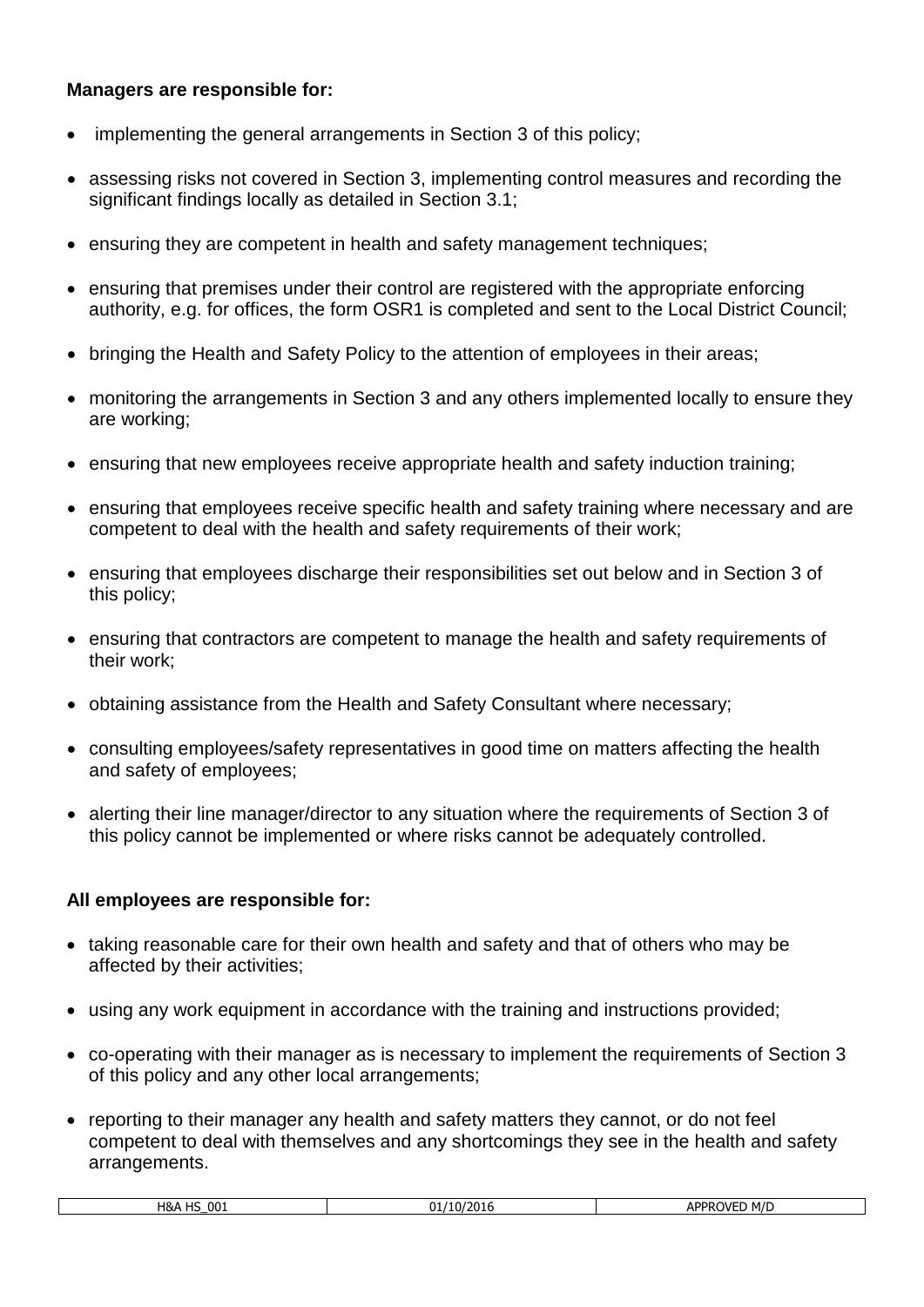**A. Health and Safety Manager** is appointed under 'The Management of Health and Safety at Work Regulations' to provide health and safety assistance as follows:

- keeping the management board informed of relevant developments in health and safety;
- assisting managers to assess risks and advising on control measures;
- assisting managers to monitor health and safety performance by carrying out audits/workplace inspections and providing reports;
- providing health and safety information and guidance;
- providing health and safety training where appropriate;
- investigating serious injuries/incidents, recommending measures to prevent re-occurrences.
- **3.0 General Arrangements/Significant Findings of Generic Risk Assessments** 
	- (See also the Site Specific Risk Assessments)

# **3.1 Risk Assessment Procedures**

(A guidance booklet 'Five Steps to risk assessment' is published on the Health and Safety Executive's website at [www.hse.gov.uk/pubns/indg163.pdf\)](http://www.hse.gov.uk/pubns/indg163.pdf)

The duty to assess risks and take appropriate action to remove or control the risks is fundamental and absolute. The purpose of a risk assessment is to identify the measures to remove or control the risks. A systematic general examination of all activities is necessary. Risk assessments must be 'suitable and sufficient' and records should be kept to show that:

- a proper check has been made;
- those affected have been identified;
- all the obvious and significant hazards have been covered;
- the controls are reasonable and the remaining risk is low.

# **Hazard**

Something with the potential to cause harm. (e.g. falls, slips, fire, electricity, vehicles, substances, manual handling). The harm will vary in severity – some hazards may cause death, some may cause injury or ill health causing short or long term incapacity, others only cause cuts and bruises.

# **Risk**

The combination of the severity of harm with the likelihood of it happening. This is used as the basis for prioritising actions, the higher the risk, the higher the priority for action.

# **Carrying Out Risk Assessments**

- Identify the hazards (ignore trivial hazards, concentrate on obvious and significant hazards);
- Decide who might be harmed and how;
- Evaluate the risks and decide if existing controls are adequate or if more should be done, (in many cases this can be done by finding out what is up-to-date good practice);
- Record the significant findings (see form overleaf, other policies/procedures can be quoted);
- Review assessments annually or when circumstances change and revise if necessary.

| 001<br>Ч&<br>10 <sup>2</sup><br>-<br>. . | $^{1/201}$<br>10/<br> | nnn<br>----<br>M/I<br>וור<br>٦ſ |
|------------------------------------------|-----------------------|---------------------------------|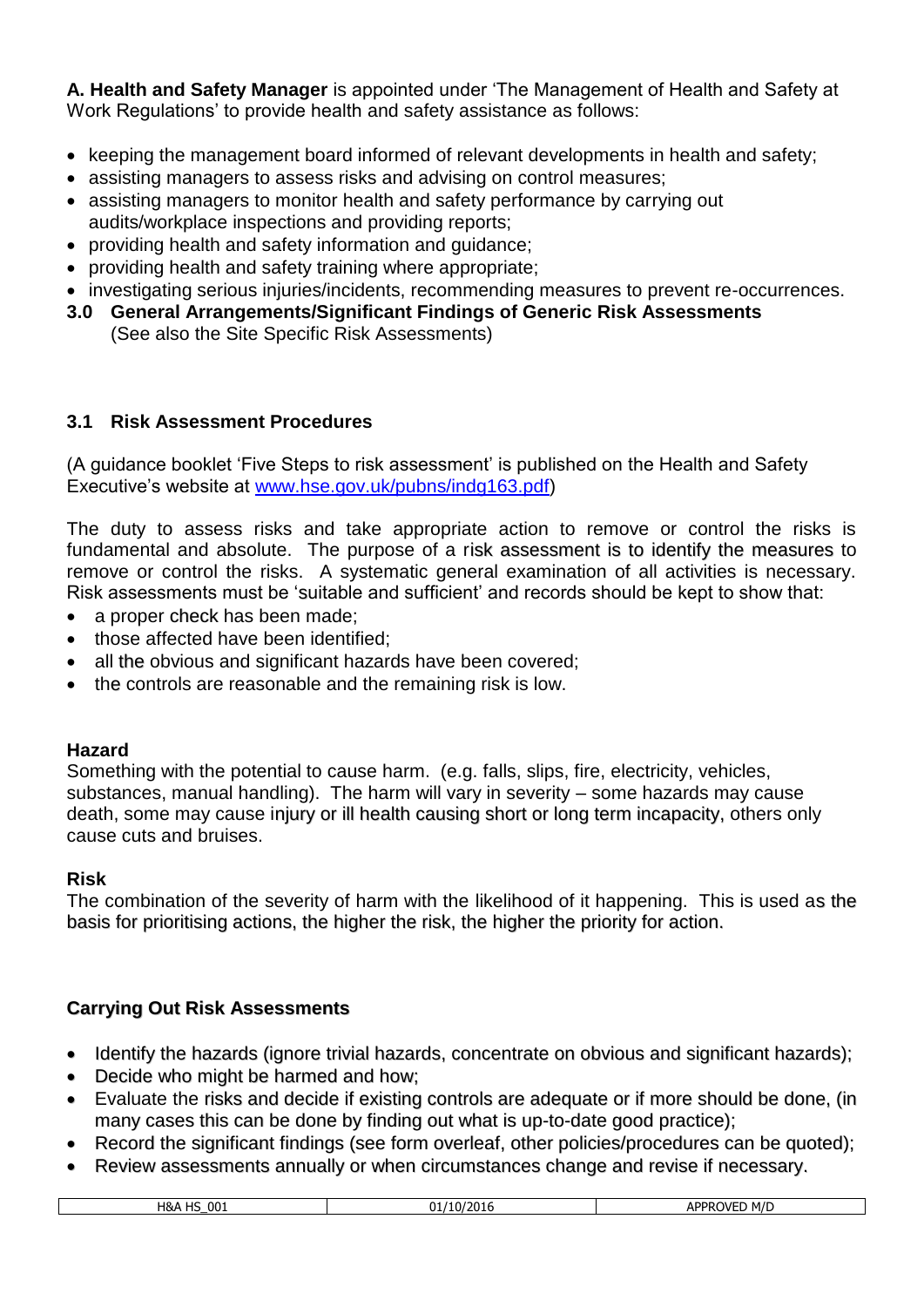# **Controlling Risks**

Where possible eliminate the hazard, there can be no risk without a hazard or consider less hazardous options (e.g. using a less hazardous substance or piece of equipment). When controlling risks apply the principles below in the following order:

- Combat risks at source by using physical means (e.g. separation of vehicle and pedestrian routes, interlocked guarding/isolation to prevent access to dangerous parts of equipment);
- Implement systems and procedures to control the risk in conjunction with training, supervision and personal protective equipment for employees where appropriate.

| 001<br>$\cdot$ $\cdot$<br>H&A<br>-- | 1001<br>$^{(1)}$<br>ר נ<br>2016<br>ັ້ | ∆DDP<br>M/E<br>1VF<br>nı. |
|-------------------------------------|---------------------------------------|---------------------------|
|                                     |                                       |                           |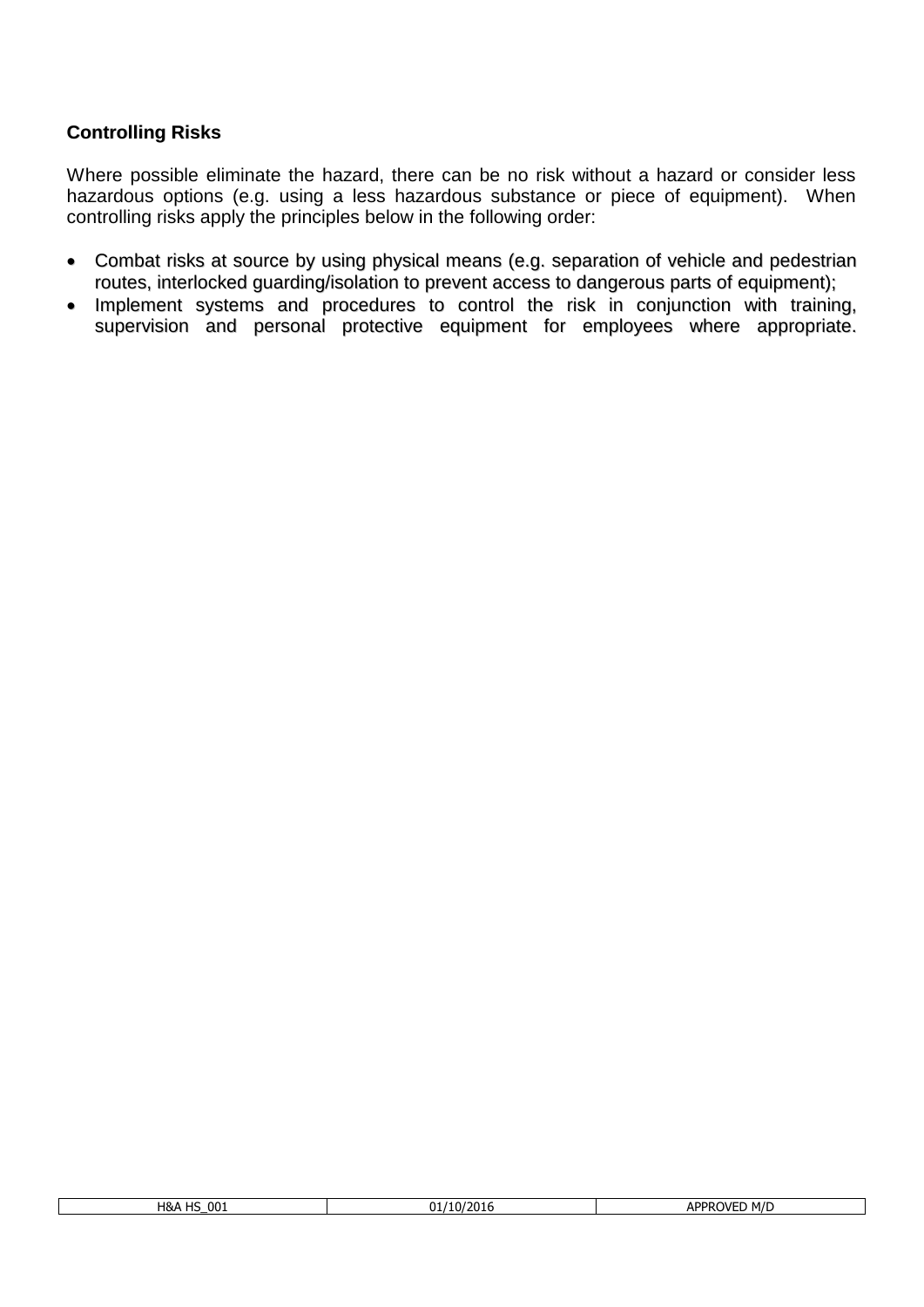# **Significant Findings of Risk Assessments**

| Location | Area or                                         | Carried out | Date |  |
|----------|-------------------------------------------------|-------------|------|--|
| or Unit  | the contract of the contract of the<br>activity | bv          |      |  |

| Hazard<br>(Concentrate on obvious<br>and significant hazards) | Who might<br>be harmed | <b>Existing controls</b><br>(Refer to policies, & procedures detailed<br>elsewhere if appropriate) | Is Risk<br>controlled?<br>Yes/No | If 'No' what action is required to control the risk |
|---------------------------------------------------------------|------------------------|----------------------------------------------------------------------------------------------------|----------------------------------|-----------------------------------------------------|
|                                                               |                        |                                                                                                    |                                  |                                                     |
|                                                               |                        |                                                                                                    |                                  |                                                     |
|                                                               |                        |                                                                                                    |                                  |                                                     |
|                                                               |                        |                                                                                                    |                                  |                                                     |
|                                                               |                        |                                                                                                    |                                  |                                                     |
|                                                               |                        |                                                                                                    |                                  |                                                     |
|                                                               |                        |                                                                                                    |                                  |                                                     |

| 00 <sub>i</sub><br>$\overline{11}$<br>H&A<br>пz | Λ.<br>'10/2016 | <b>APPROVER</b><br>M/D<br>ור<br>ட<br>. . |
|-------------------------------------------------|----------------|------------------------------------------|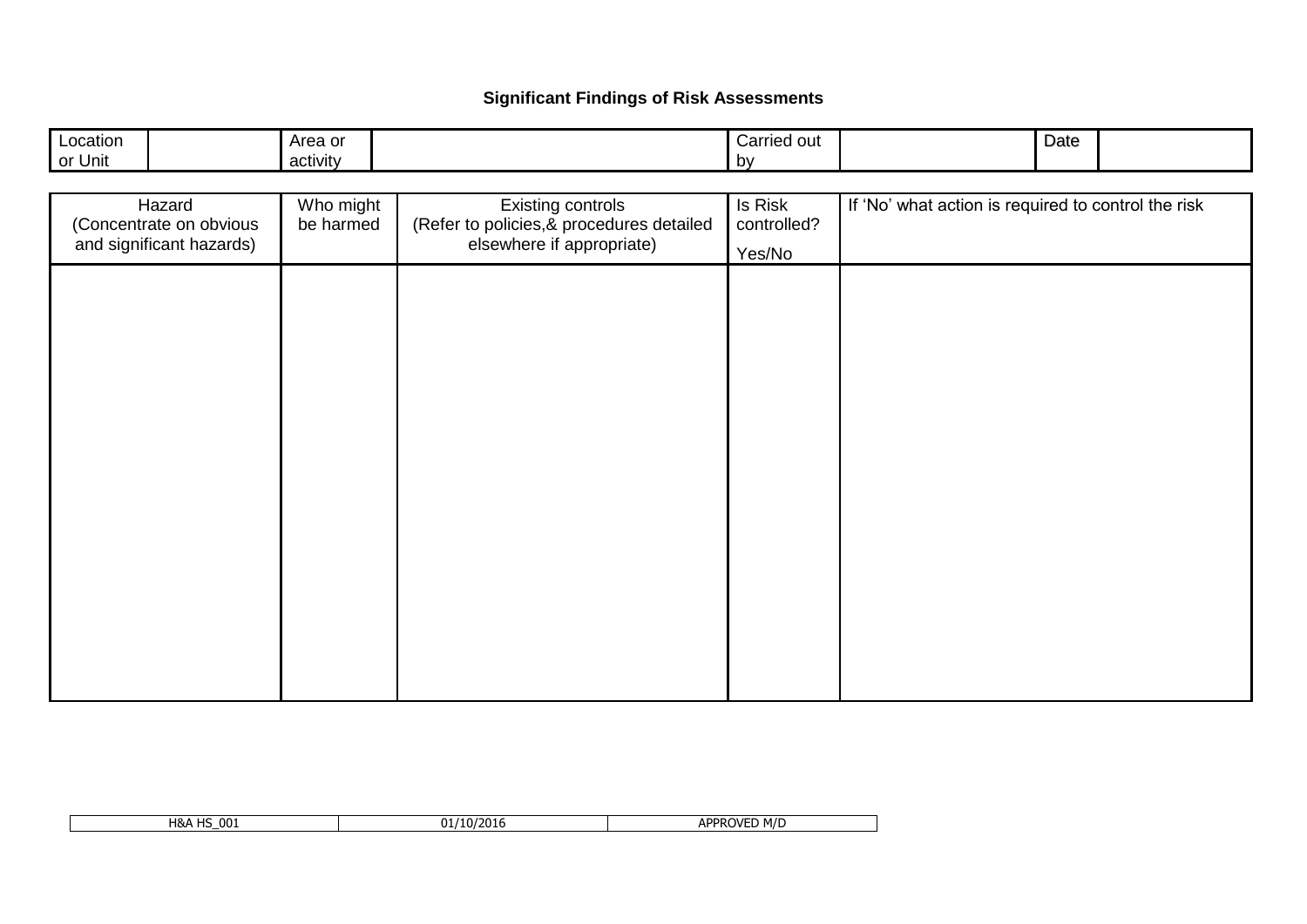# **3.2 Workplace Issues**

'H&A Protection Services Ltd - Health and Safety statement'

## **Managers will ensure that:**

- their areas conform to The Workplace (Health, Safety and Welfare) Regulations 1992. (A short guide for managers is published on the Health and Safety Executive's website at [http://www.hse.gov.uk/pubns/indg244.pdf\)](http://www.hse.gov.uk/pubns/indg244.pdf)
- establishments are not overcrowded,
- equipment and furniture is arranged to allow unobstructed passage to all work areas and exit doors,
- suitable equipment and furniture is provided,
- enough service outlets are provided to avoid the need for wires to cross floors,
- where the above is unavoidable, appropriate covers are used to prevent tripping.
- there are arrangements to salt and grit the main external walkways in snow/ice conditions,
- proper access equipment (step stools or step ladders) is provided to reach items stored at high level
- sufficient toilet and washing facilities with hot and cold water are available and these are kept clean and supplied with soap & towels etc.

- do not overload filing cabinet drawers and care is taken not to open more than one drawer at once,
- close desk and cabinet drawers immediately after use,
- report damaged furniture and equipment,
- maintain a high standard of housekeeping in order to reduce the risk of accidents, this includes keeping desks and work areas tidy, clearing out unwanted items so as not to congest work areas and access/egress routes,
- report slippery floors or outside walkways, together with any other tripping hazards, such as defective floor coverings, cables across floors etc.,
- take extra care when snow and ice are present and report any particularly slippery areas which have not been treated,
- organise cables and electrical equipment so as not to present tripping risks, and arrange desks and furniture to avoid the need for wires to cross floors,
- do not stand on chairs, boxes or similar items to reach items or climb up the face of cupboards or storage racks,
- closely supervise children in the premises, particularly on stairs/landings and in car parks,
- keep toilet and washing facilities clean and tidy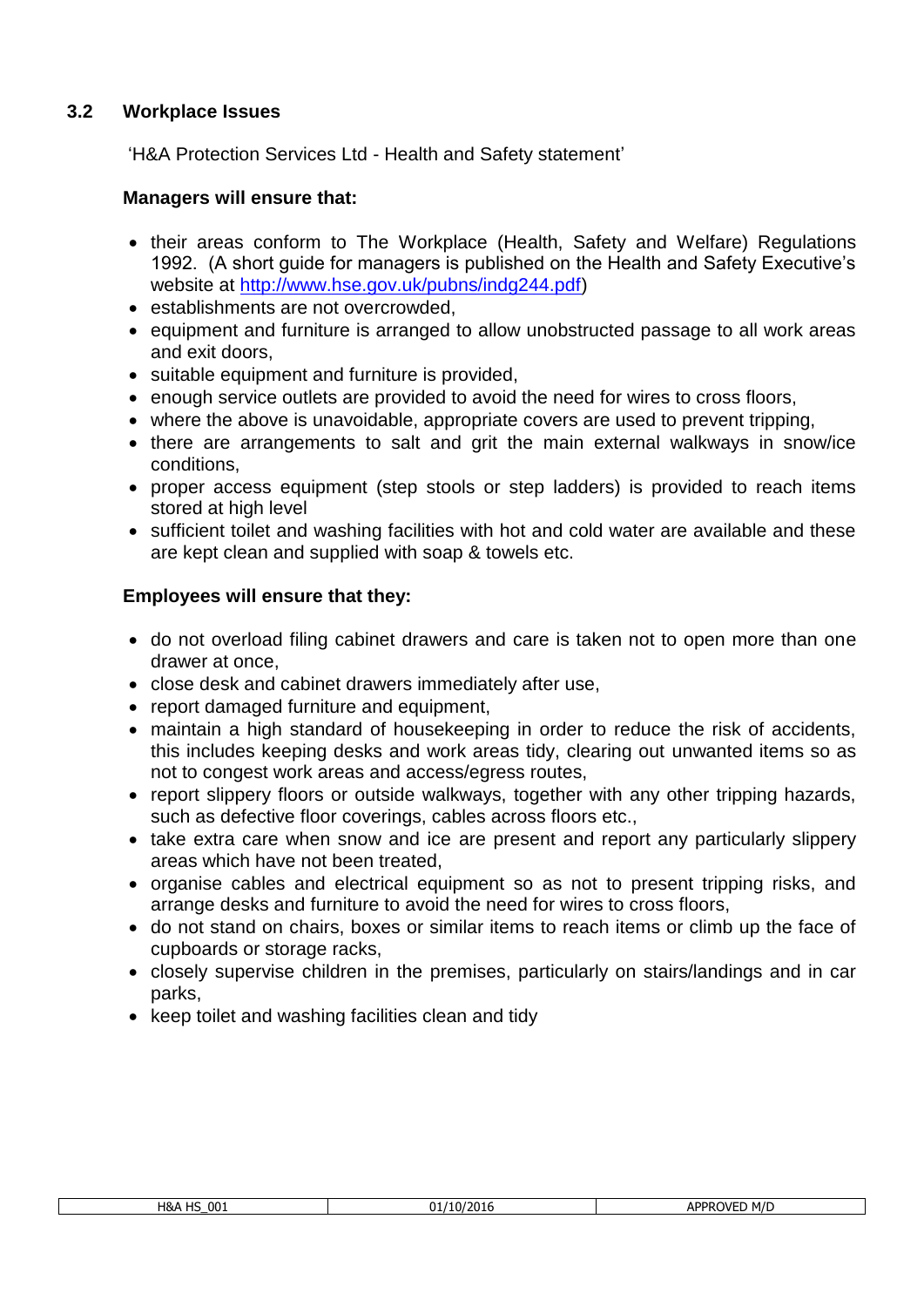# **3.3 Work Equipment**

Any equipment used at work is included e.g. hand tools, step ladders, machinery, photocopiers, and motor vehicles.

(A guidance booklet 'Simple Guide to the Provision and Use of Work Equipment Regulations' PUWER is published on the Health and Safety Executive's website at [www.hse.gov.uk/pubns/indg291.pdf\)](http://www.hse.gov.uk/pubns/indg291.pdf)

#### **Managers will ensure that work equipment is:**

- suitable for the use intended use,
- where appropriate, marked with a CE symbol as a declaration of EU conformity,
- equipped with suitable safety measures, e.g. protective devices, markings, warnings,
- inspected as necessary and maintained in efficient working order and good repair,
- used only by employees who have received adequate information, instruction and training.

## **Employees will ensure that they:**

- only use work equipment for which they have been trained and authorised to use,
- use work equipment in accordance with the instructions and training provided,
- report any defects or problems with their work equipment.

## **3.4 Working at Heights**

(See also the free leaflets on falls from heights on the Health and Safety Executive's website [http://www.hse.gov.uk/pubns/fallindx.htm\)](http://www.hse.gov.uk/pubns/fallindx.htm)

- work at heights is avoided where possible, e.g. not storing/placing things at height that need to be accessed regularly,
- where the above is not possible, the risks are assessed and measures are implemented in accordance with the control hierarchy to prevent or reduce the risk of falling,
- the significant findings of assessments are recorded locally on the company's form given in 3.1 of this policy,
- suitable step stools, step ladders and ladders are provided where necessary to reach above head height,
- all access equipment is subject to detailed inspections on a monthly basis and records kept
- the Company's 'General Rules for Using Ladders or Stepladders' are issued to employees who work at heights.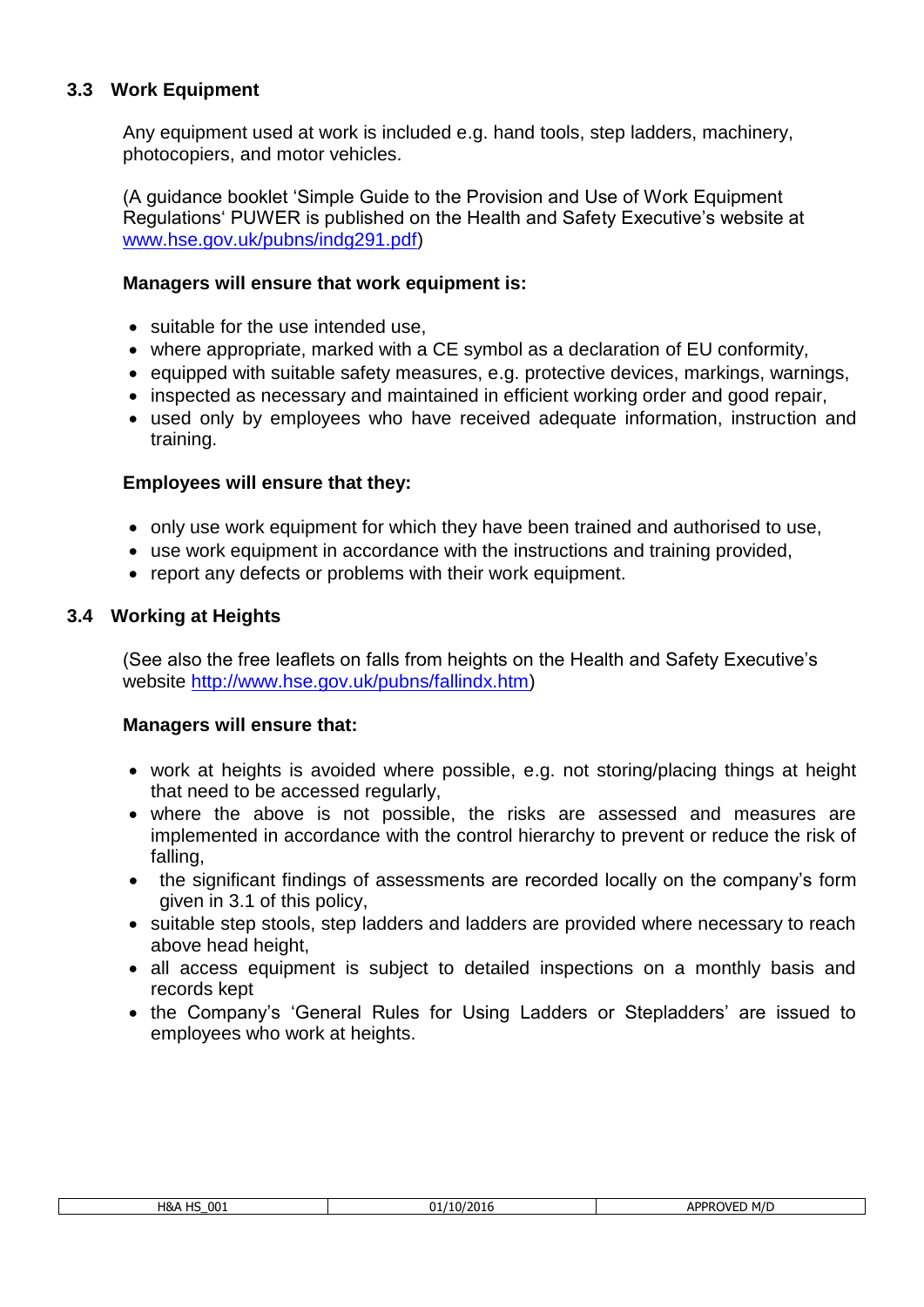- follow the company's first 'General Rules for Using Ladders or Stepladders' and any specific measures detailed in risk assessments,
- visually examine step ladders and ladders before use and report any defects.

# **3.5 Electrical Equipment**

(A guidance booklet 'Electrical safety and you is published on the Health and Safety Executive's website at [www.hse.gov.uk/pubns/indg231.pdf\)](http://www.hse.gov.uk/pubns/indg231.pdf)

#### **Managers will ensure that:**

- fixed electrical installations are inspected and tested by a competent electrical contractor at least every 5 Years,
- all portable electrical equipment such as kettles, desk fans, vacuum cleaners, floor buffers and electric tools are subject to annual formal inspections and tests by a competent person,
- permanently sited low risk office equipment, such as computers, not subject to annual formal inspections and tests, are organised so that the mains cables are unlikely to be damaged,
- residual current device (RCD) protection is provided for any socket supplying equipment used outdoors or in vulnerable areas e.g. commercial kitchens.

# **Employees will ensure that they:**

- do not carry out unauthorised repairs or modifications to electrical equipment,
- visually inspect portable equipment before use and to report any defects found or suspected,
- report any damage to cables, plugs and equipment,
- only use electrical equipment authorised or provided by H&A Protection Services Ltd
- only use sockets protected by a residual current device (RCD) to supply equipment used outdoors or in vulnerable areas e.g. commercial kitchens.

# **3.6 Substances Hazardous to Health**

(A guidance booklet 'COSHH – a brief guide to the regulations' is published on the Health and Safety Executive's website at [www.hse.gov.uk/pubns/indg136.pdf\)](http://www.hse.gov.uk/pubns/indg136.pdf)

- where possible, non hazardous substances or 'Irritant' or 'Harmful substances are used in preference to those marked 'Corrosive' or 'Toxic',
- where hazardous substances are used, an assessment of the risks to health is carried out and appropriate control measures implemented,
- employees are trained in the use of hazardous substances and the control measures necessary,
- suitable storage facilities and protective equipment are provided,
- the significant findings of assessments are recorded locally on the company's form given in 3.1 of this policy.

| י הה<br>H&A<br>ШC<br>UUI<br>. | '10/2016<br>11، | APPROVF'<br>M/E |
|-------------------------------|-----------------|-----------------|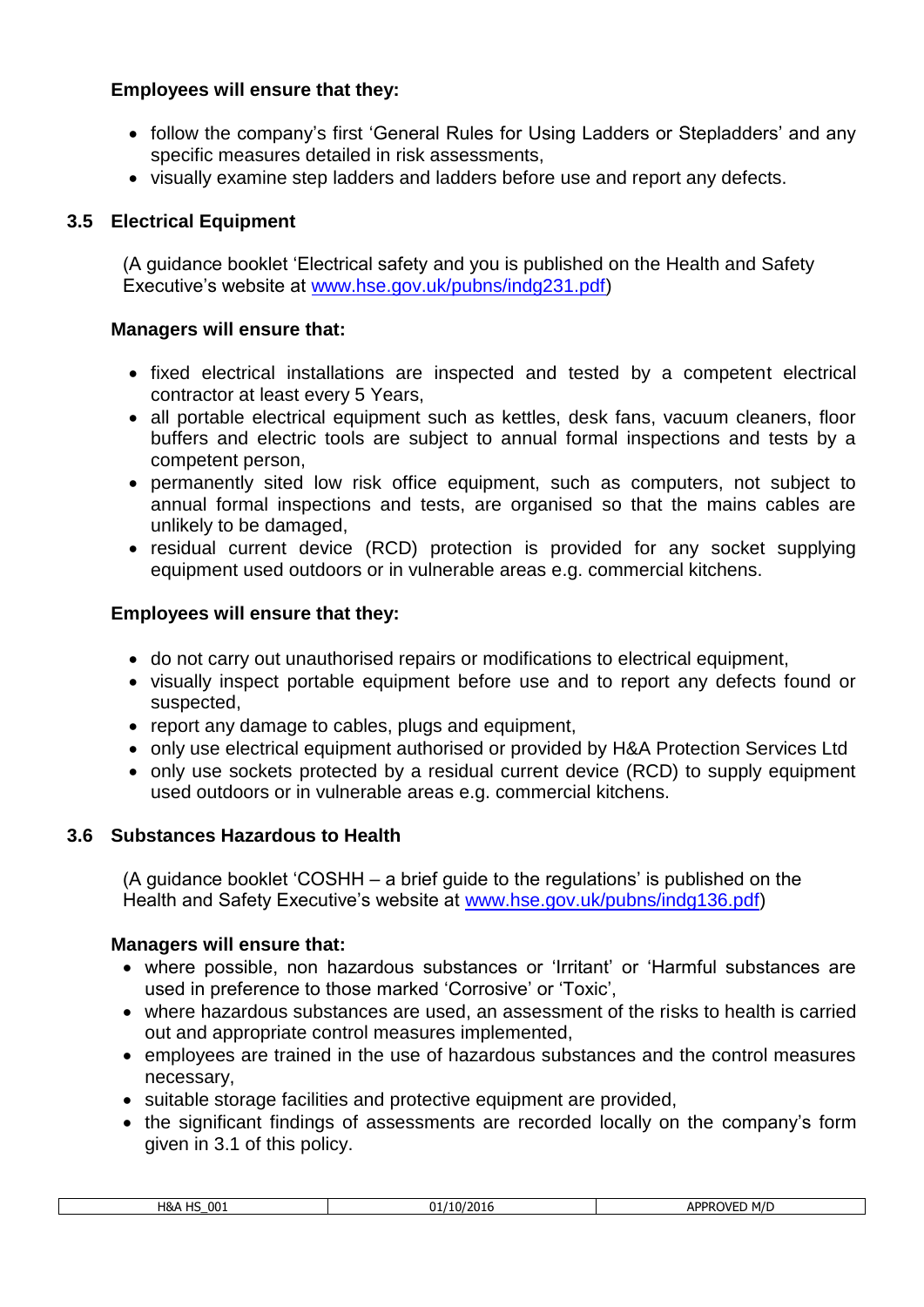- use hazardous substances in accordance with the training and instructions received,
- only use hazardous substances for which an assessment has been carried out and the control measures identified.

# **3.7 Asbestos Containing Materials (ACM's)**

(See also the free leaflets on falls from heights on the Health and Safety Executive's website [http://www.hse.gov.uk/pubns/asbindex.htm\)](http://www.hse.gov.uk/pubns/asbindex.htm)

#### **Managers will ensure:**

- an asbestos survey is carried out on premises where ACM's are likely to be present,
- suspicious materials are presumed to contain asbestos unless there is strong evidence that they do not,
- a management plan is implemented to monitor the condition of ACM's and to prevent disturbance,
- only licensed asbestos specialists are allowed to work on ACM's,
- ACM's are brought to the attention of anyone who is liable to disturb them.

#### **Employees/Contractors will ensure that they:**

• do not disturb any confirmed or presumed asbestos materials and report them immediately to their Manager or Site Contact.

#### **3.8 Fire and Terrorist Threats**

(A guidance booklet covering fire risk assessments 'Fire Safety – An Employers Guide' is published on the Department for Transport, Local Government and the Regions website at [http://www.archive.official-documents.co.uk/document/fire/index.htm\)](http://www.archive.official-documents.co.uk/document/fire/index.htm)

- a fire risk assessment has been carried out for their premises and the significant findings recorded locally on the company's Risk Assessment Form,
- the fire safety arrangements identified by the above are implemented,
- fire and terrorist threat emergency procedures have been drawn up,
- a warning notice is displayed where mail is received to remind employees what to look for regarding suspicious objects and biological/chemical threats,
- employees are familiar with the fire and terrorist threat emergency procedures,
- where appropriate, sufficient employees are nominated and trained as fire marshals,
- corridors and stairwells are kept clear and not used for storage,
- waste materials are prevented from accumulating and removed daily from premises.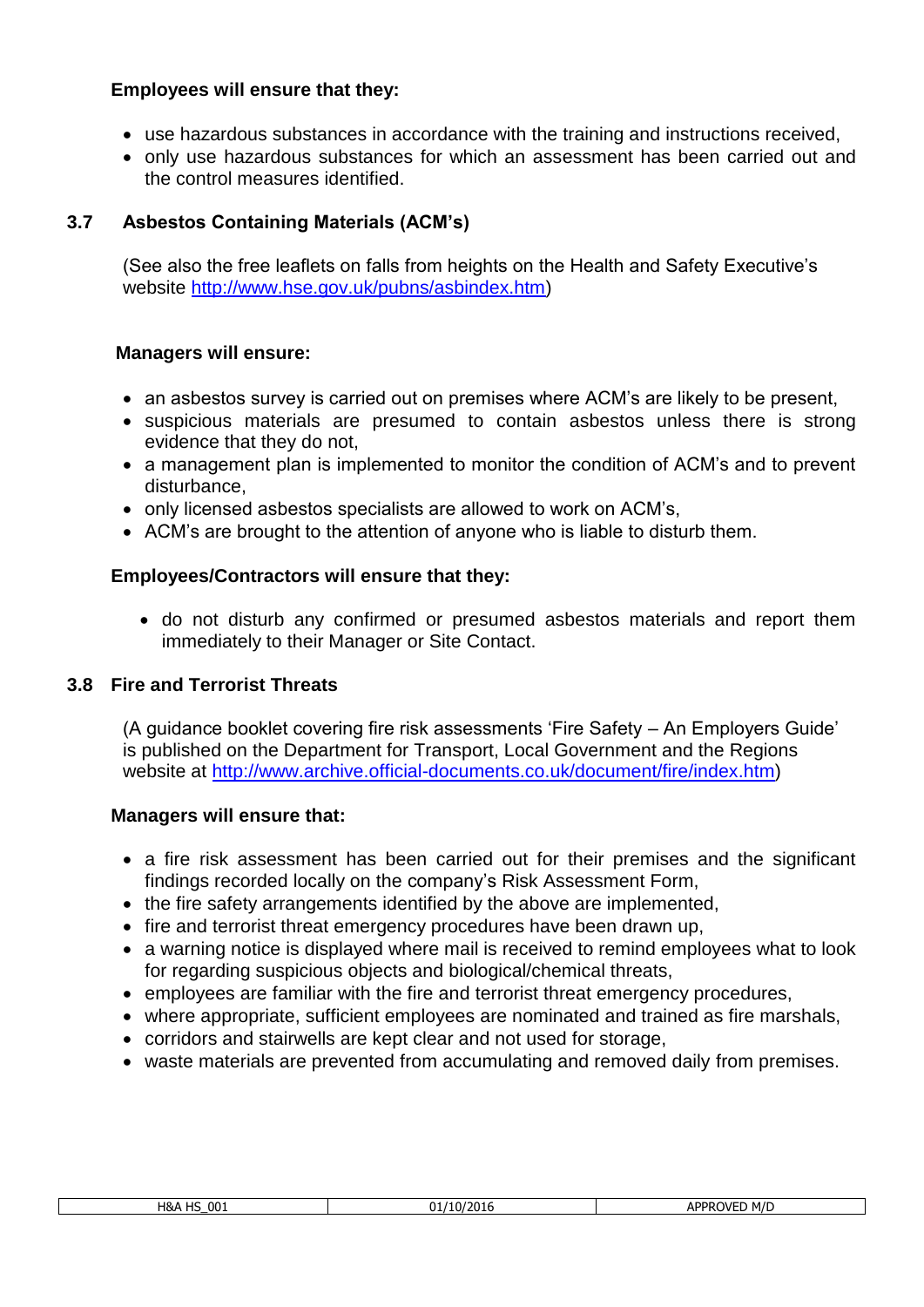- do not allow files, paper and other combustibles to accumulate around electrical equipment,
- pay particular attention to checking work areas before leaving to ensure nothing has been left which could lead to a fire developing,
- ensure that all electrical equipment that need not be left on (such as, desk fans, computers, photocopiers and kettles) is switched off at the socket outlet,
- keep electrical equipment that must be left on, clear of combustible materials,
- keep corridors and stairwells clear and not use them for the storage of equipment and waste materials,
- follow the emergency procedures in the event of discovering a fire or suspicious object, hearing the fire alarm or receiving a terrorist threat.

# **3.9 Manual Handling Operations**

(A guidance booklet 'Getting to grips with manual handling' is published on the Health and Safety Executive's website at [www.hse.gov.uk/pubns/indg143.pdf\)](http://www.hse.gov.uk/pubns/indg143.pdf)

## **Managers will ensure that:**

- manual handling operations involving significant lifting, pushing or pulling are avoided where possible,
- where the above is not possible, the risks are assessed and measures are implemented to reduce the risk of injury e.g. by re-organising work systems, providing equipment such as trolleys/barrows, splitting loads into smaller units, specifying team lifts, providing employees with training in the techniques that minimise the risk of injury etc.,
- the significant findings of manual handling assessments are recorded locally on the company's form given in 3.1 of this policy,
- employees are not required to carry out manual handling operations beyond their individual capacities.

- do not attempt to lift or move anything they consider to be too heavy or awkward for them,
- seek help where necessary,
- use the correct techniques to minimise the risk of injury i.e. keeping the back straight and lifting with the leg muscles,
- avoid bending from the waist and lifting, this puts strain on the back muscles and spine and may lead to injury,
- report to their manager any task which is beyond their capability or where the correct manual handling techniques cannot be used.

| <b>H&amp;A HS 001</b> | 01/10/2016 |
|-----------------------|------------|
|                       |            |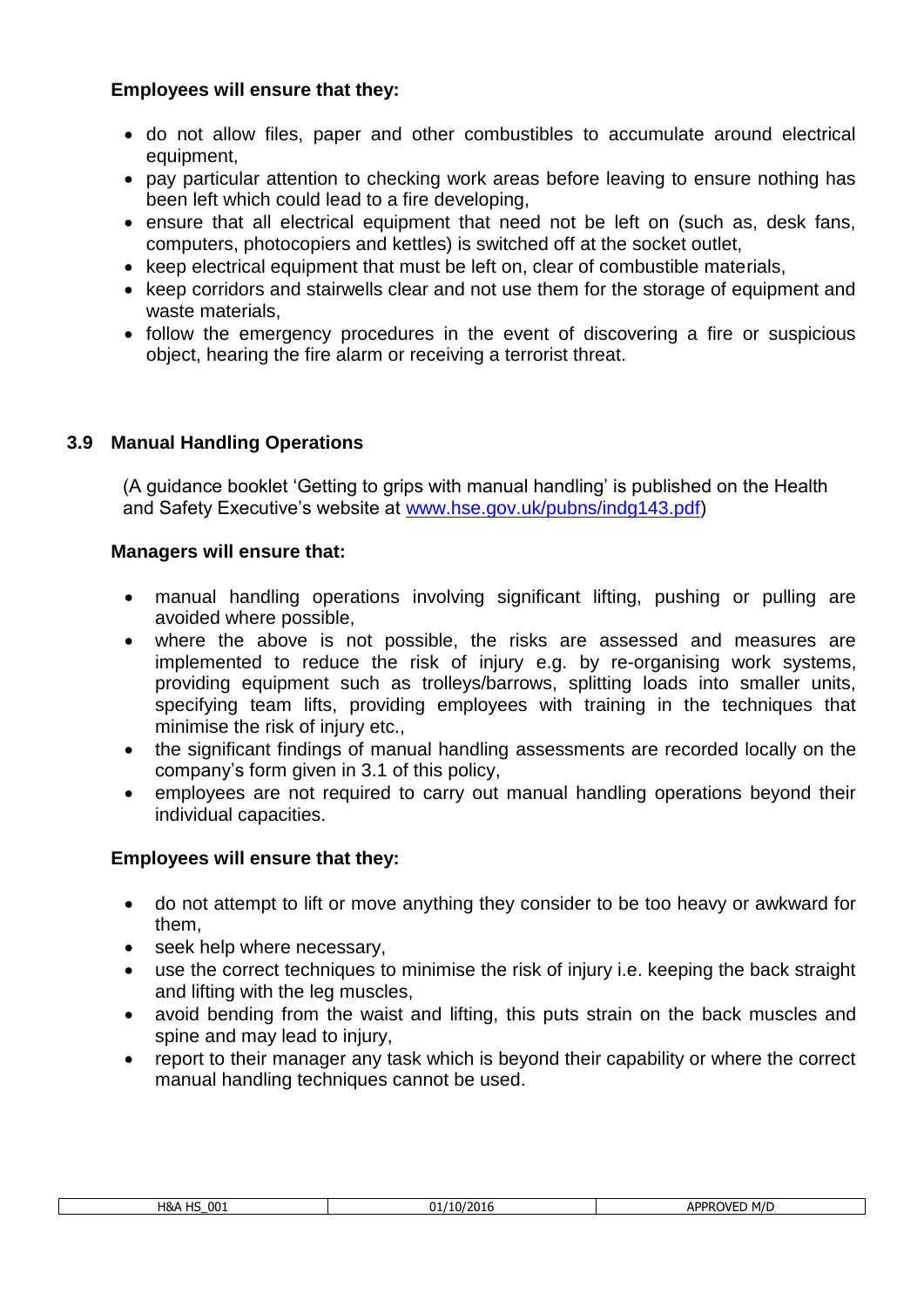# **3.10 Display Screen Equipment (DSE)**

(A guidance booklet 'Working with VDUs' is published on the Health and Safety Executive's website at [www.hse.gov.uk/pubns/indg36.pdf\)](http://www.hse.gov.uk/pubns/indg36.pdf)

## **Managers will ensure that:**

- employees who use DSE habitually for a significant part of their work are designated officially as DSE 'users',
- 'users' are provided with the above 'Working with VDU's' booklet to alert them to the risks to their health and how to minimise them,
- workstations operated by 'users' are assessed using H&A Protection Services DSE Checklist to ensure they meet the minimum requirements and the risks are reduced to lowest level reasonably practicable,
- DSE work is planned so there are breaks or changes of activity,
- suitable blinds are provided to minimise glare, reflections and contrasting light levels,
- 'users' receive sufficient training in the software packages to enable them to work efficiently,
- 'users' are informed of their right to free eye tests and the provision of any special spectacles required for DSE work,
- 'users' are informed how they are to obtain the above eye tests and special spectacles if these are prescribed.

## **Employees will ensure that they:**

- adjust their workstations to minimise health risks as shown in the 'Working with VDU's' booklet,
- report any problems with their workstations which they cannot rectify themselves,
- organise their work to allow changes of activity or take frequent short breaks to offset fatigue,
- report any pain, discomfort, swelling or weakness experienced during or shortly after keyboard/mouse work.

#### **Note – Laptop Computers**

Laptop computers on their own do not meet the minimum requirements set out in the Display Screen Equipment Regulations and can cause problems with prolonged and extended use. The keyboard and pointing devices on these units are unsuitable for extended use. For extended use a separate full size keyboard and normal mouse along with a properly set up workstation is required to minimise the risks of postural and upper limb disorders.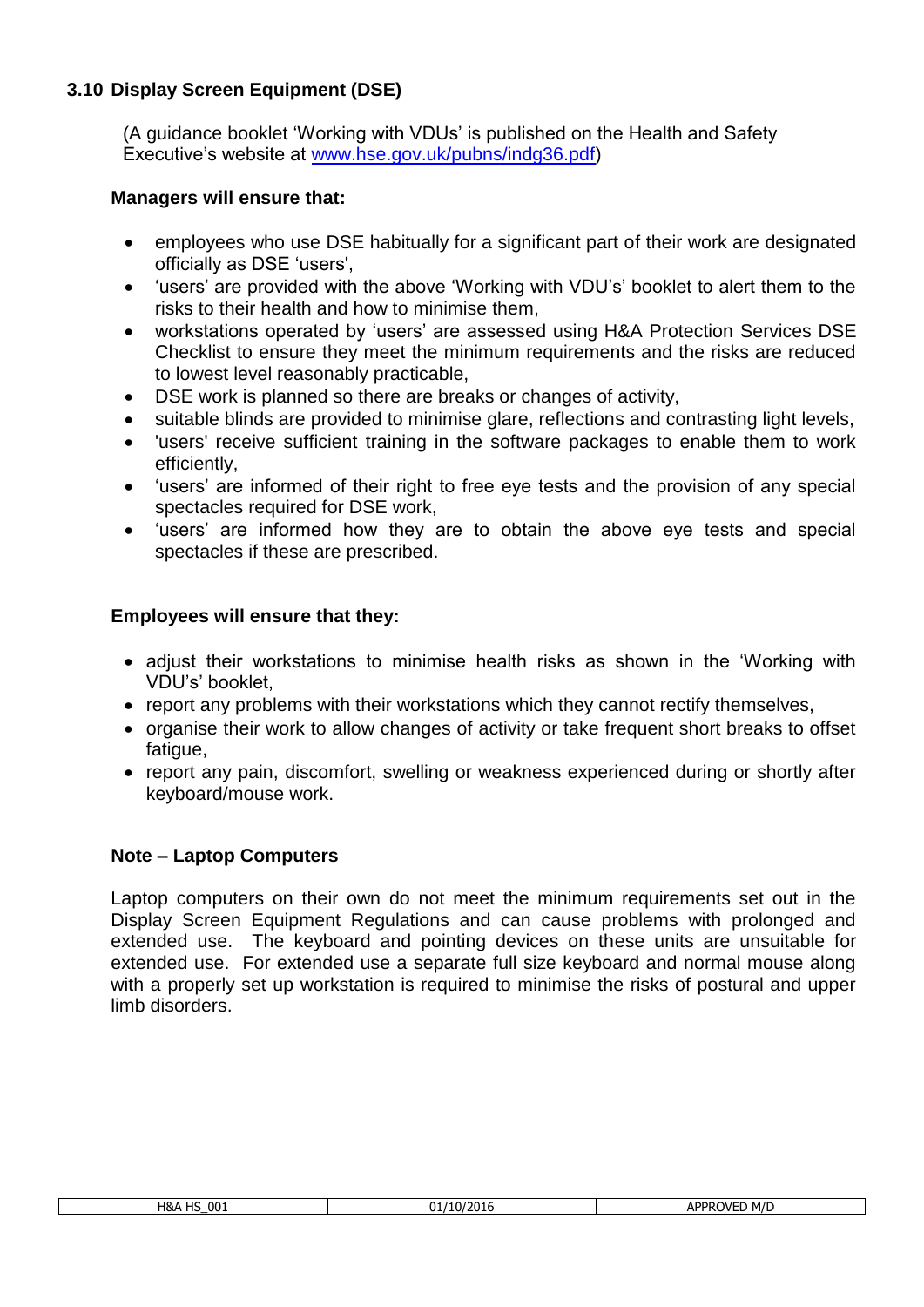# **3.11 Smoking**

Smoking is not permitted in H&A Protection services premises or clients premises.

#### **3.12 Road Transport**

#### **Directors and Managers will ensure that:**

- employees driving as part of their work are sufficiently competent and have the necessary documentation to show they comply with the requirements of road traffic legislation,
- work schedules are set so as to allow sufficient time to drive safely, complying with the relevant speed limits and taking breaks to offset fatigue on long journeys,
- any company owned/leased vehicles are suitable for the work undertaken and are serviced/checked at regular intervals in accordance with the manufacturer's instructions,
- a defect reporting procedure is implemented for company owned/leased vehicles

## **Employees will ensure that they:**

- exercise particular care and comply with the requirements of the road traffic legislation and the Highway Code,
- avoid using hand-held mobile phones whilst driving,
- take breaks to offset fatigue on long journeys,
- take special care in car parks and roadways around premises to avoid pedestrians,
- check vehicles that they use are in roadworthy condition, reporting or rectifying any defects as is appropriate,
- plan routes in advance and leave details of their whereabouts at their office,
- take care as a pedestrian in car parks and when crossing public roads etc., using pedestrian crossings where available to minimise the risks.

#### **3.13 Contractors**

H&A Protection Services recognise their responsibilities when employing contractors to deliver their services.

Guidance on construction health and safety issues is published on the Health and Safety Executive's website at<http://www.hse.gov.uk/pubns/conindex.htm>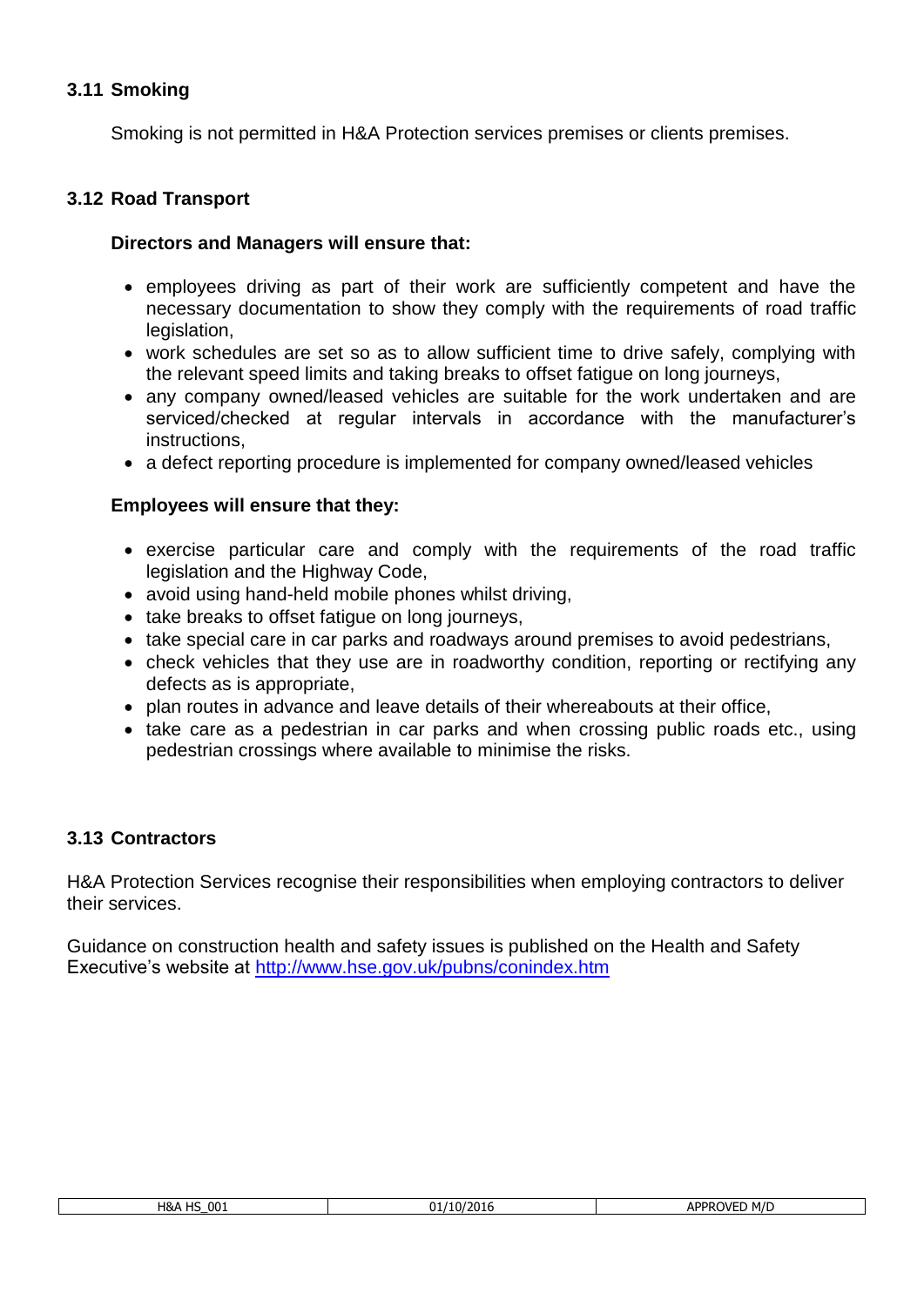#### **Managers will ensure that:**

- contractors selected to quote for work are competent in managing the health and safety aspects of their activities,
- contractors complete the 'Contractors Health and Safety Questionnaire',
- the above questionnaires are analysed using the 'Guidance for Assessing Contractors' Health and Safety Questionnaires',
- specialist advice is obtained when in doubt about a contractor's health and safety competence,
- the work is clearly defined and the hazards known to H&A are communicated to prospective contractors,
- contractors quotations include details of the risk control measures to be implemented (method statements, health and safety plan etc),
- quotations are analysed and contracts awarded only to contractors agreeing to implement appropriate risk control measures,
- the work undertaken by contractors is monitored to ensure the appropriate risk control measures are being implemented,
- work is stopped if the risk control measures are not satisfactory,
- the health and safety performance of contractors is reviewed after each contract or annually and action is taken where appropriate to maintain standards.

#### **3.14 First Aid arrangements**

(Frequently asked questions and answers on first aid are published on the Health and Safety Executive's website at<http://www.hse.gov.uk/pubns/indg214.pdf>

#### **Managers will ensure that:**

- sufficient 'first aiders' or, in low risk situations where less than 50 persons are present, 'appointed persons' are available,
- a suitable number of first aid boxes containing the recommended first aid materials are provided,
- a system to check the contents of the first aid boxes regularly is in place,
- details of the names and locations of the first aiders/appointed persons are displayed on notices posted around the premises,
- a record is kept of all first aid treatments on the company's 'First Aid Treatment Record Sheet'.

- familiarise themselves with the first aid procedures so that in the event of an injury or acute illness first aid assistance can be obtained quickly,
- carry out first aid in accordance with the training and instructions they have received,
- follow the hygiene rules when administering first aid as covered in training to prevent the transmission of infection'
- record all first aid treatments on the company's 'First Aid Treatment Record Sheet'.

| 001<br>H&A<br>$\overline{11}$<br>۔ ب | $\overline{\phantom{a}}$<br>າາ<br>/2016 | M/D<br><b>APPRO'</b><br>N/F<br>ור |
|--------------------------------------|-----------------------------------------|-----------------------------------|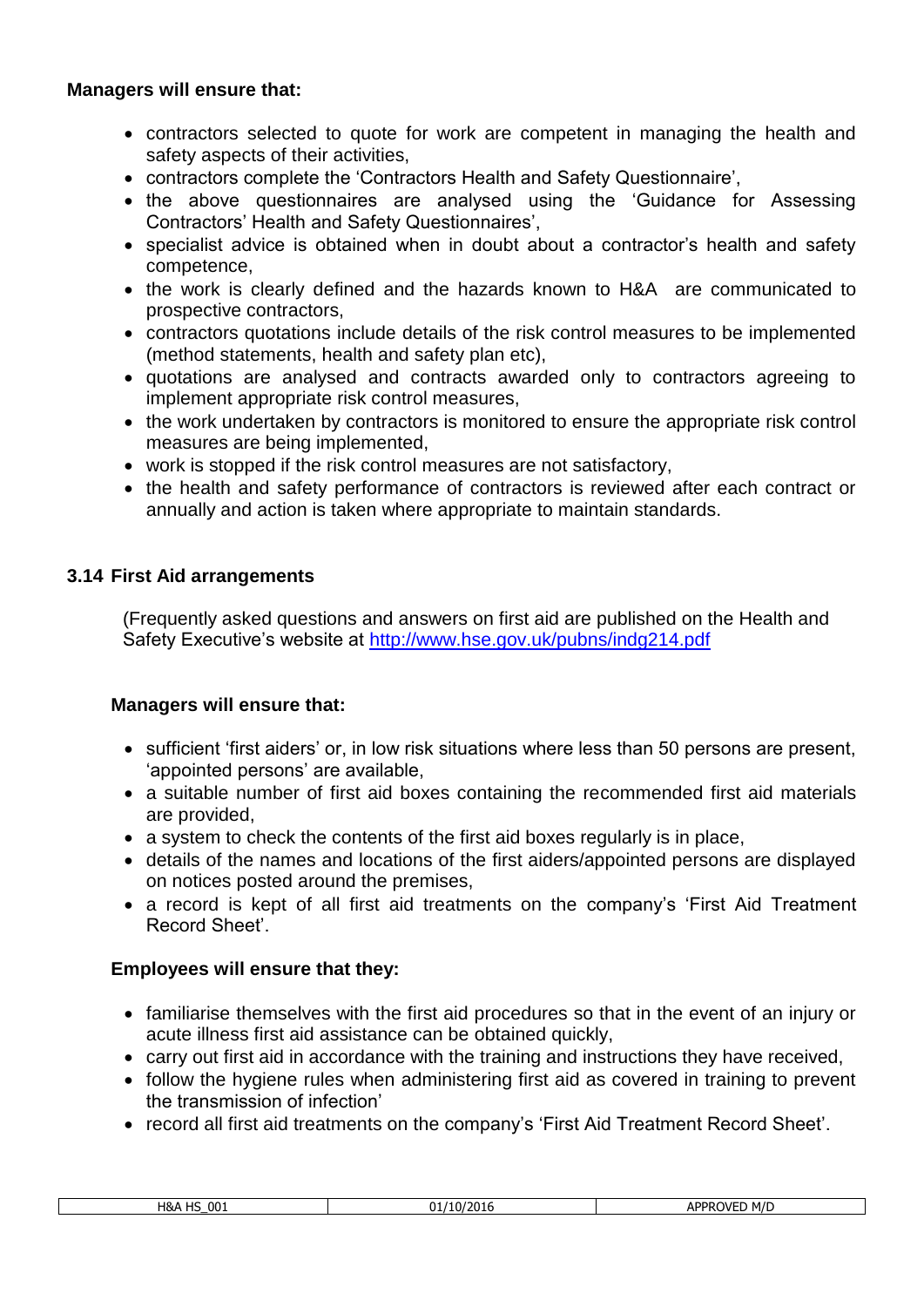#### **3.15 New and Expectant Mothers at Work**

Guidance is published on the Health and Safety Executive's website at [www.hse.gov.uk/hthdir/noframes/mothers.htm](http://www.hse.gov.uk/hthdir/noframes/mothers.htm)

#### **Managers will ensure that:**

- an assessment is carried out to identify any risks created by work to new and expectant mothers,
- appropriate arrangements are implemented to eliminate or control the risks,
- the significant findings of assessments are recorded locally on the company's form given in 3.1 of this policy,
- a room or vehicle is provided for rest purposes.

#### **Employees will ensure that they:**

• inform their manager as soon as they are able if they become pregnant so an assessment can be carried out.

#### **3.16 Young persons at work or on work experience (Below 18 years of age)**

Guidance is published on the Health and Safety Executive's website at <http://www.hse.gov.uk/lau/lacs/92-3.htm>

#### **Managers will ensure that:**

- an assessment is carried out to identify any risks created by a young person's lack of experience or immaturity,
- appropriate arrangements are implemented to eliminate or control the risks,
- the significant findings of assessments are recorded locally on the company's form given in 3.1 of this policy,
- an experienced employee is nominated to supervise each young person,

#### **Employees will ensure that they:**

• exercise close supervision over young persons placed with them for training.

#### **Young persons will ensure that they:**

- take reasonable care for their own health and safety and that of others who may be affected by their activities,
- use any work equipment in accordance with the training and instructions provided,
- do not use equipment or carry out work for which they have not been trained,
- ask if in doubt about anything.

| יחח<br>חו ו<br>יי<br>$\mathbf{v}$ |                 |      |     |
|-----------------------------------|-----------------|------|-----|
|                                   | 001<br>H&A<br>. | -970 | M/D |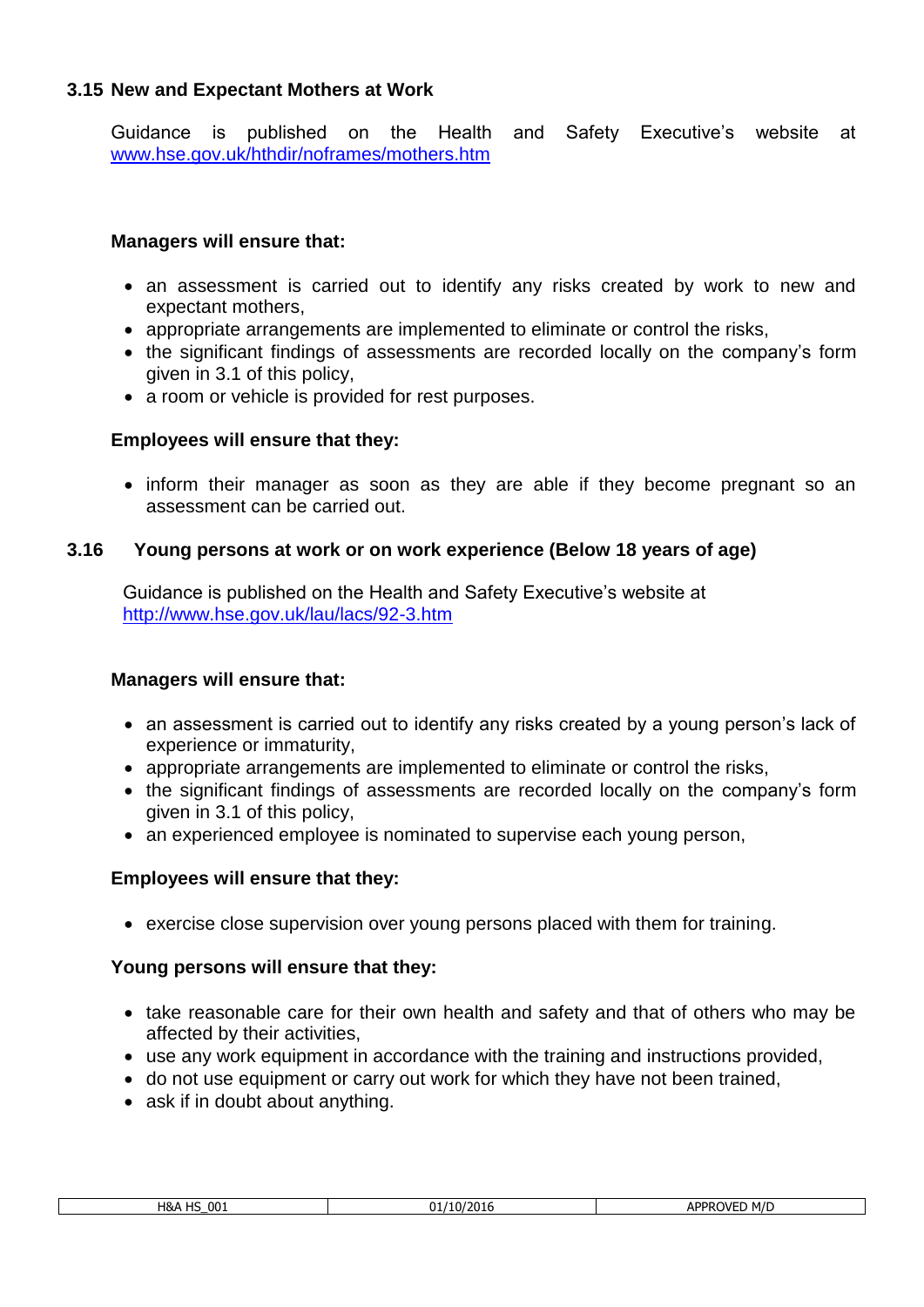# **.17 Reporting and Investigating Accidents and Cases of Work-Related Ill-Health**

Online guidance on the 'Reporting of Injuries, Diseases and Dangerous Occurrences Regulations' (RIDDOR) is available on the Incident Contact Centre (ICC) website www.hse .gov.uk/riddor/report.htm. All RIDDOR incidents must be reported to the ICC. This can be done by telephone (0845 3009923) Can now be reported on-line. Where the appropriate form is completed by them or via the online forms on the website. In each case the ICC will return a hardcopy as confirmation of notification.

'Major Injuries' to employees (including self employed persons working on company premises) are broken bones, except fingers and toes or any injury which requires hospitalisation for more than 24 hours.

'Major Injuries' to a visitor are any injury, sustained on company premises, that requires them to be taken direct to hospital.

'Over 3 Day Injuries' to employees (including self employed persons working on company do not include the day of the injury but every day after is counted where the person is not capable of doing their normal work. Weekends, leave periods etc. are included.

Some incidents that do not result in injury must be reported in the same way as 'Major Injuries'. These are known as 'Dangerous Occurrences' and are only those which are specified by the regulations. These are mainly large incidents in the construction and manufacturing industries but some, such as, a fire or electrical short circuit which disrupts activities for more than 24 hours or the failure of a lift, may be relevant to H&A Protection Services. A full list of 'Dangerous Occurrences' is given on the ICC website.

'Reportable Diseases' are only those which are work related, notified by a doctor's certificate and specified in the regulations. Most of the diseases specified are not relevant to activities but some could be, such as, cramp in the hand or forearm arising from prolonged periods of typing/mouse work/handwriting, hepatitis from contact with human blood products (first aid treatment), legionellosis from work near cooling systems or hot water systems. A full list of 'Reportable Diseases' is given on the ICC website.

- work related injuries and cases of ill health are investigated and where appropriate measures implemented to prevent re-occurrences,
- all work related injuries and cases of ill health work are recorded on the company's 'Injury/Incident Report Form', a copy being kept on file and a copy sent to Head Office, (this takes the place of the 'Accident Book' - a book can be kept on site but the above form must be completed for all work related injuries and cases of ill health),
- Head Office are contacted immediately in the case of a 'Major Injury' or a 'Dangerous' Occurrence',
- 'Over 3 Day' absence injuries to employees (including self employed persons working for H&A Protection Services) are reported to the ICC within 10 days via telephone or their website, the confirmation hardcopy being kept on file and a copy sent to Head Office,

| H&A<br>001<br>பெ<br>. | <br>י∩ר<br>ባነ<br>$\mathbf{u}$<br>י ביש. | <b>ADDROVE</b><br>M/D<br>ור |
|-----------------------|-----------------------------------------|-----------------------------|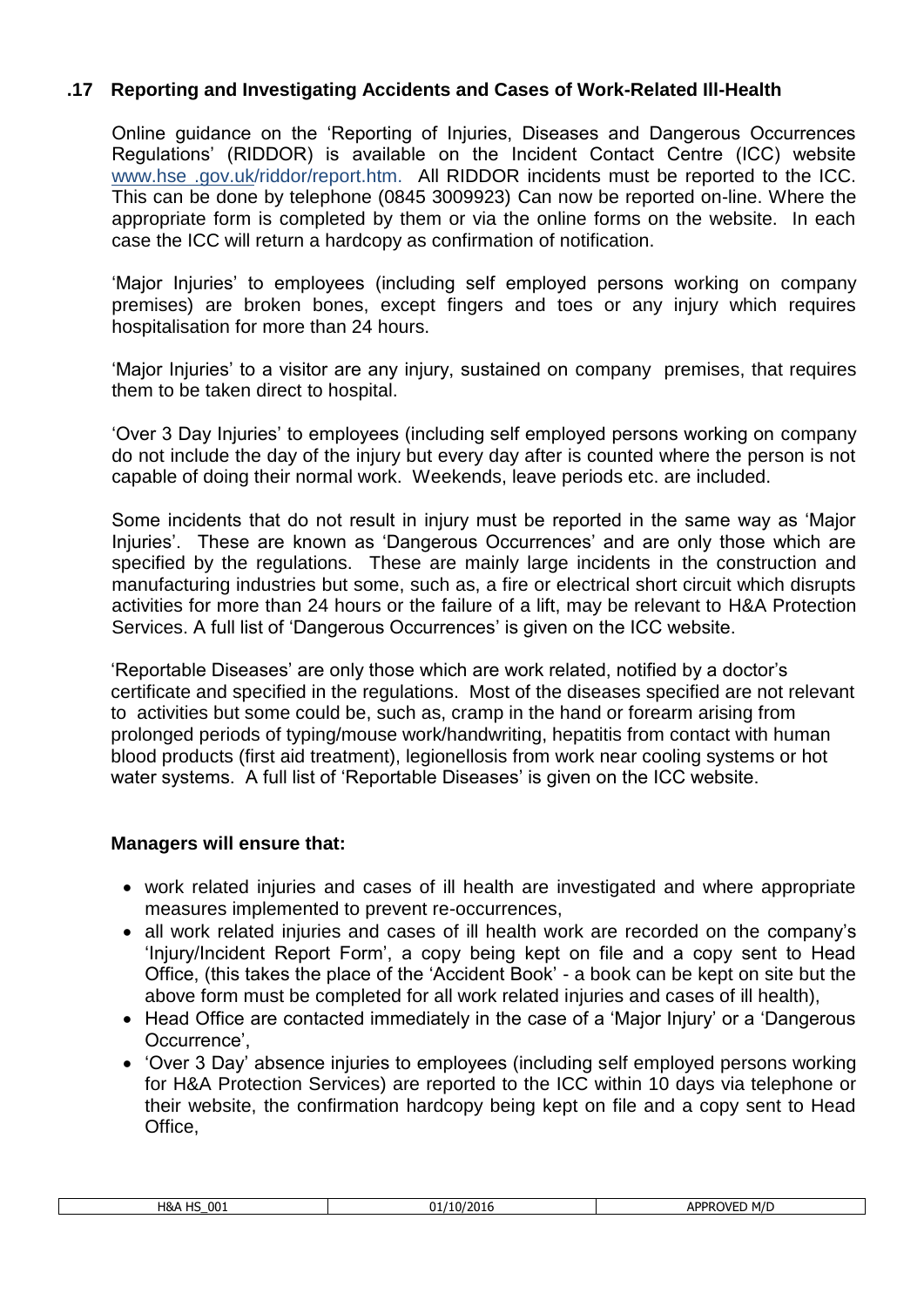- 'Reportable Diseases' as notified by doctor's certificate are reported to the ICC within 10 days by telephone or via their website, the confirmation hardcopy being kept on file and a copy sent to Head Office,
- 'Major Injuries' and 'Dangerous Occurrences' are reported immediately to the ICC via telephone or their website, the confirmation hardcopy being kept on file and a copy sent to Head Office,
- guidance is obtained from the ICC website or the Health and Safety Consultant when in doubt about reporting requirements.

• report all significant work related injuries and cases of ill health to their manager/director.

## **Health and Safety Consultant will:**

- provide guidance on the incident reporting requirements when requested,
- investigate serious work related injuries and cases of ill health and recommend measures to prevent re-occurrences;
- produce annual injury/incident statistics for review purposes.

# **3.18 Health and Safety Law Notices and Employers Liability Insurance Certificates**

#### **Managers will ensure that:**

- a 'Health and Safety Law' poster is displayed and the appropriate details are entered in the spaces provided on the poster,
- a copy of the H&A Protection Services Ltd liability insurance certificate is displayed.

# **3.19 Safety Representatives and Employee Consultation**

(A guidance booklet 'Consulting Employees on Health and Safety: A Guide to the Law is published on the Health and Safety Executive's website at [www.hse.gov.uk/pubns/indg232.pdf\)](http://www.hse.gov.uk/pubns/indg232.pdf)

Trade Union or employee appointed safety representatives have rights which must be respected, e.g. to carry out workplace inspections, to be informed of accidents, any changes which affect health and safety and any arrangements for health and safety training. They also have the right to see documents required by law e.g. significant findings of risk assessments, Injury/Incident Forms, Health and Safety Policy etc.

| 001<br>$\sim$<br>H&A<br>. . | 10/2016<br>JI' | APPROVED M/D |
|-----------------------------|----------------|--------------|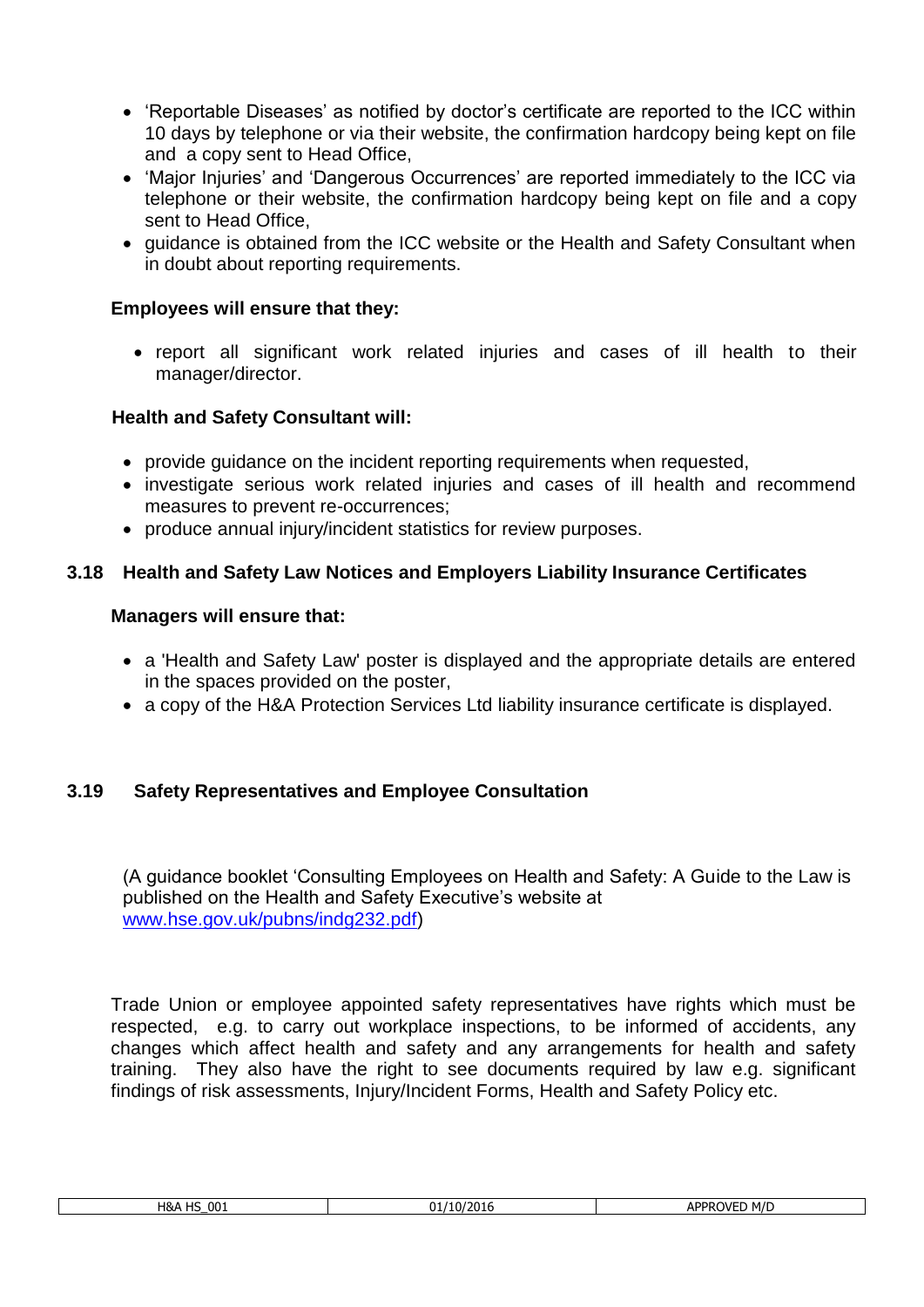#### **Managers will ensure that:**

- where appointed by a Trade Union or by employees, safety representatives are consulted in good time regarding any changes in working arrangements that affect the health and safety of employees,
- where safety representatives are not appointed, the above consultation is carried out directly with employees,
- a Safety Committee is formed where requested by two or more safety representatives,
- where a Safety Committee is not formed, health and safety is a standing item on the agendas of appropriate meetings with employees.

# **3.20 Working Alone**

(A guidance booklet 'Working alone in safety: "controlling the risks of solitary work" is published on the Health and Safety Executive's website at [www.hse.gov.uk/pubns/indg73.pdf\)](http://www.hse.gov.uk/pubns/indg73.pdf)

## **Managers will ensure that:**

- working alone is avoided where possible,
- where working alone is unavoidable, a risk assessment is carried out to identify the measures necessary to minimise the risks, e.g.
- the significant findings of risk assessments are recorded locally on the company's form given in 3.1 of this policy,

# **3.21 Working Time WTD**

PIM recognises that when people work too many hours, their health can be affected and the risk of mistakes/accidents is increased.

#### **Managers will ensure that:**

- employees do not work more than 48 hours per week (averaged over a 17 week period), without the written agreement of the individuals involved,
- health assessments are offered to night-workers,
- employees receive the breaks and annual leave entitlements specified in the Regulations, i.e.

**In work breaks** - for adults at least 20 minutes break when working more than 6 hours and at least 30 minutes break after 4.5 hours for persons under 18 years, **Daily breaks** - at least 11 hours break between leaving and starting work next day, **Weekly breaks** - at least 1 day off each week,

**Annual leave** - at least 4.8 weeks leave for full time employees.

| H&A HS | 001 |
|--------|-----|
|        |     |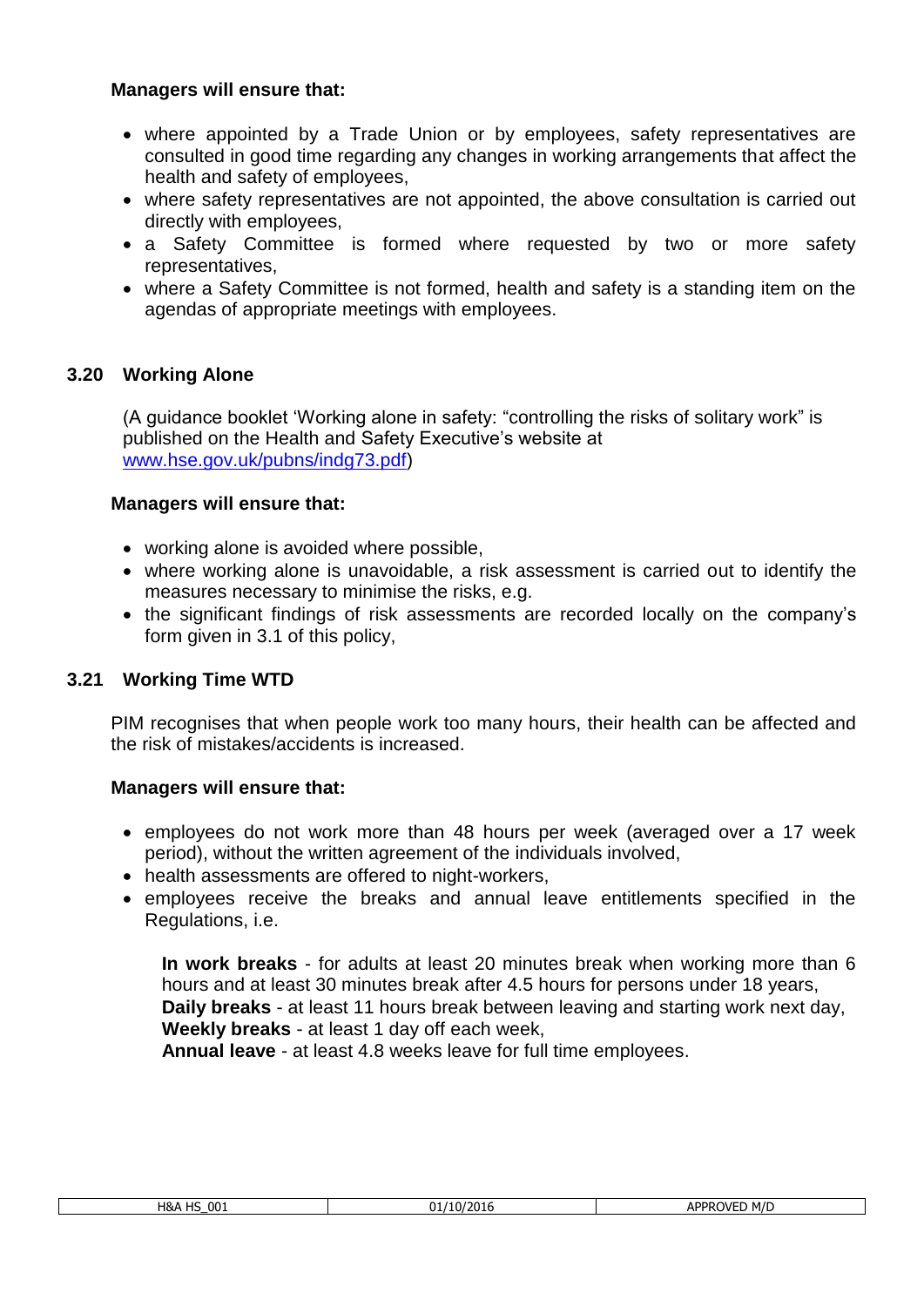- report to their manager/director where workloads or working practices require them to work excessive hours or where they cannot take their entitled breaks,
- let their manager/director know if they have additional employment that impacts on their total working hours.

# **3.22 Working on Client's Premises**

#### **Managers will ensure;**

- the risks created by H&A Protection Services /contractors are assessed and adequately controlled,
- the risks created by clients which affect H&A Protection Services /contractors are properly controlled,
- ongoing communication and co-operation takes place with clients to ensure the risks to all persons are properly controlled,
- H&A Protection Services employees/contractors are capable of recognising the risks likely to be present on client's premises and applying the appropriate measures to control them.

## **Employees/Contractors will ensure that they:**

- take the necessary steps to ensure the risks from their activities are properly controlled,
- familiarise themselves with the health and safety arrangements on client's premises,
- co-operate fully and follow any relevant health and safety instructions and procedures,
- report any short-comings in client's health and safety arrangements to their contact at the premises and to their manager.

#### **3.23 Working at Home**

(A guidance booklet 'Home-working – Guidance for employers and employees on health and safety' is published on the Health and Safety Executive's website at [www.hse.gov.uk/pubns/indg226.pdf\)](http://www.hse.gov.uk/pubns/indg226.pdf)

Where employees are designated as 'Home Based' the following arrangements apply. The main hazards are associated with the extended use of computer equipment – see also section 3.9.

| 4&A HS 001 |  |
|------------|--|
|            |  |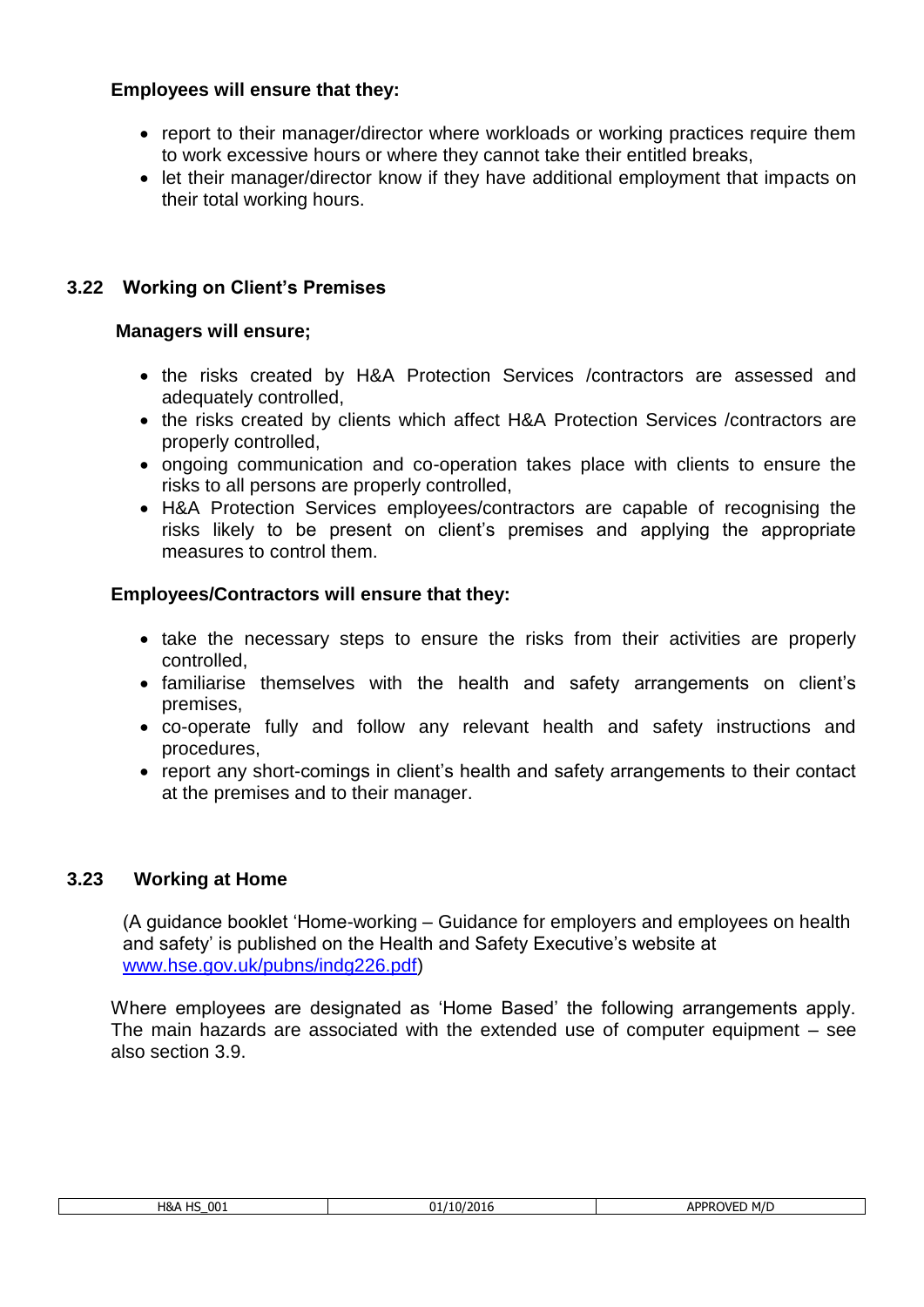#### **Managers/Directors will ensure;**

- employees based at home who use computers habitually as a significant part of their work are provided with suitable equipment and furniture to minimise the risks,
- employees are provided with a 'Display Screen Equipment Checklist' to assess their home workstation,
- remedial action is taken to deal with any problems identified by the above assessment,
- employees are provided with the above 'Home-working' booklet to alert them to the risks to their health and how to minimise them.

#### **Employees will ensure that they:**

- assess their home workstation and follow the guidance in the 'Home-working' booklet,
- report to their manager/director any problems they have with the equipment/furniture/working procedures.

#### **3.24 Noise**

Prolonged exposure to high noise levels causes permanent and irreversible hearing damage. The Regulations set first and second exposure action values of 80 and 85dB. The second action value also includes any impact noises 137db and above. In addition they require that the daily or weekly exposure of employees must not exceed 87dB, which can take account of any reduction in exposure provided by hearing protection. For more information see the HSE website [www.hse.gov.uk/pubns/noisindx.htm](http://www.hse.gov.uk/pubns/noisindx.htm)

#### **Managers will ensure:**

- noise surveys are carried out for any areas or processes where it is necessary to raise voices to carry out a normal conversation when about 2 m apart or where there are impact noises such as hammering, pneumatic impact tools or explosive sources such as cartridge operated tool,
- the recommendations set out in the noise surveys are implemented, in particular:
- where exposure exceeds the first action value of 80 db (daily or weekly exposure, whichever is the lower) employees must be:
	- 1. Warned of the slight risk of hearing damage occurring
	- 2. Provided with hearing protection and shown how to use it
- where exposure exceeds the second action value of 85 db (daily or weekly exposure, whichever is the higher) or where there is exposure to impact noises 137db or above, employees must be:
	- 1. Warned of the significant risk of hearing damage occurring
	- 2. Provided with hearing protection and shown how to use it
	- 3. Supervised effectively to ensure the hearing protection it is used
	- 4. Receive annual hearing checks

| $H\&$<br>001<br><b>ADDDC</b><br>110<br>ט בע<br>nı.<br>.<br>. | M/L<br>7VEL<br>אי<br>. |
|--------------------------------------------------------------|------------------------|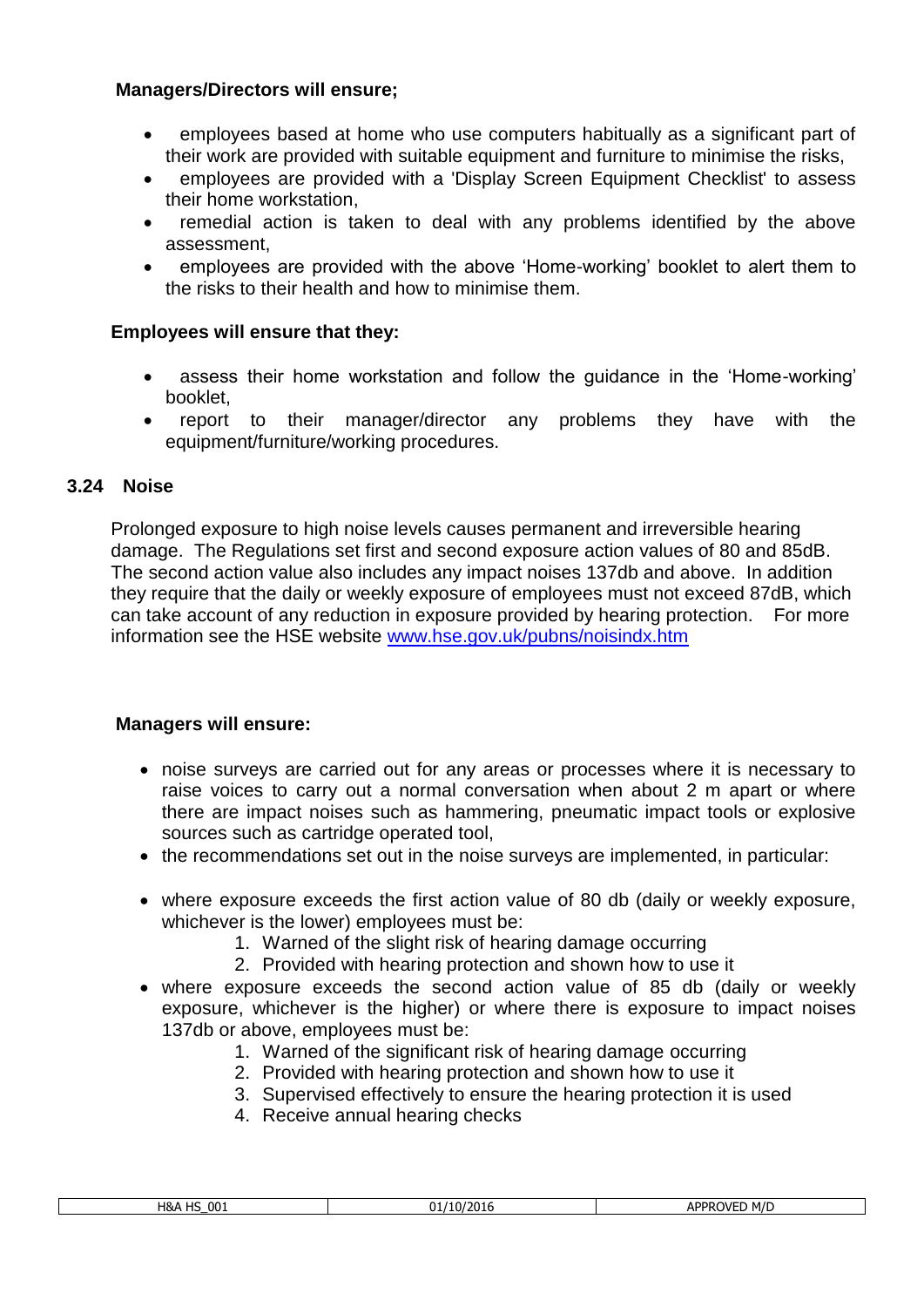- use hearing protection where instructed to do so, i.e. where their exposure exceeds the second action values,
- use any noise reduction measures in accordance with the training and instructions received,
- cooperate with the arrangements for hearing checks,
- report any exposures to high noise levels their manager may not be aware of.

## **3.25 Health and Safety Training**

It is recognized that health and safety information and training helps to ensure your employees are not injured or made ill by the work they do and develops a positive health and safety culture. Specific health and safety training arrangements are also set out in many other sections of this policy. For more general information on health and safety training see the HSE website [www.hse.gov.uk/pubns/indg345.pdf](http://www.hse.gov.uk/pubns/indg345.pdf)

## **Managers will ensure that:**

- risk assessments and performance appraisals identify any specific health and training needs,
- account is taken of the capabilities, training, knowledge and experience of employees,
- that the demands of the job do not exceed employees' ability to carry out their work without risk to themselves and others,
- employees with particular training needs, e.g. new recruits, employees changing jobs or taking on extra responsibilities, receive appropriate health and safety training and supervision,
- where necessary, employees' skills are updated by carrying refresher training
- records are kept of all health and safety training carried out.

- attend training sessions they are nominated for,
- follow the health and safety training and instructions provided,
- report to their Manager any circumstance where they do not feel capable or confident to deal with the health and safety issues of their work.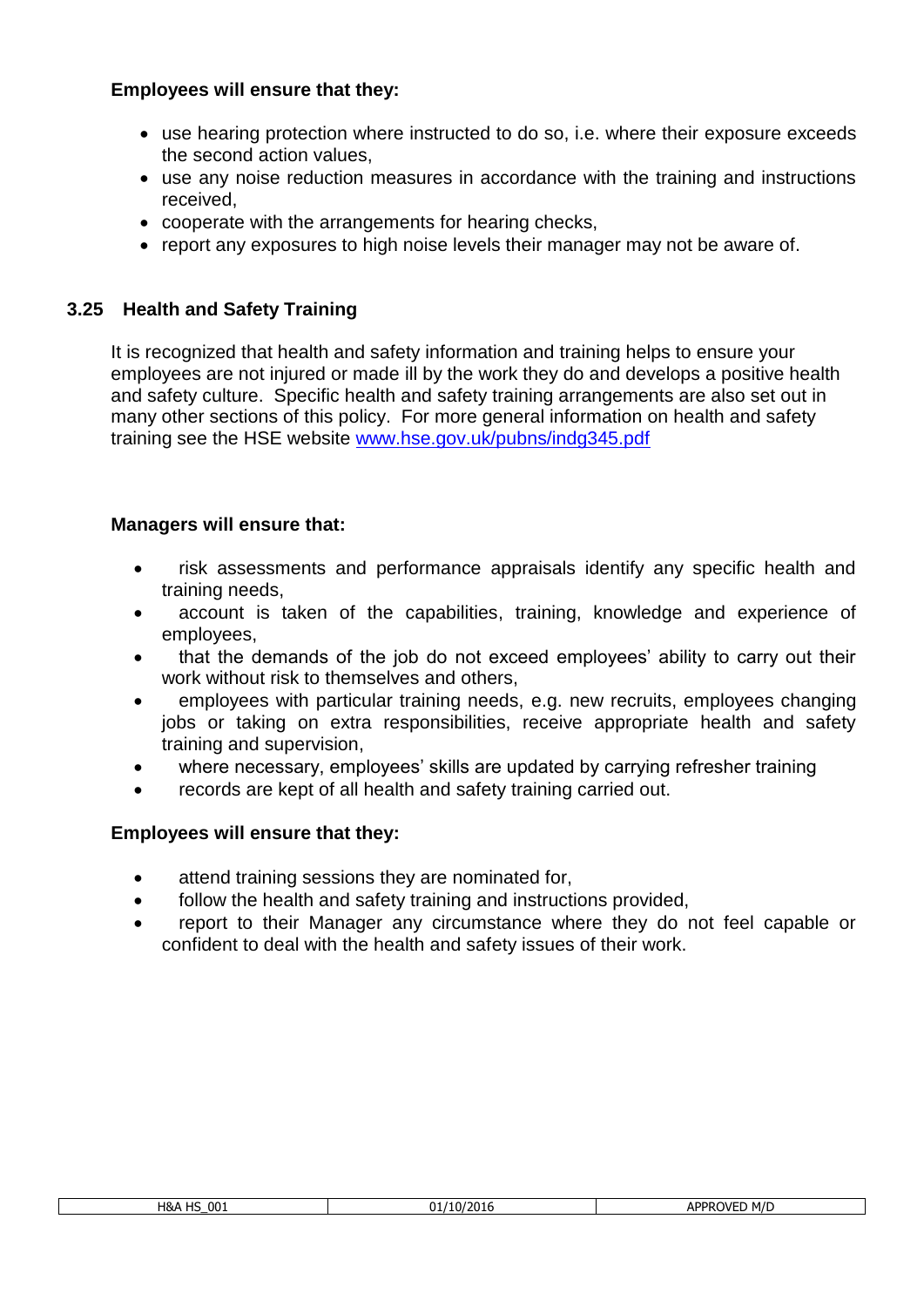# **3.26 Personal Protective Equipment (PPE)**

Where it is not possible to control risks by other means PPE will be provided.

## **Managers will ensure that:**

- risk assessments identify the type and standard of PPE required making sure it is suitable for the risks involved and for the user,
- maintain adequate stocks and provide employees with the PPE specified for their work,
- employees are instructed in the use and maintenance of the PPE required for their work,
- employees use the PPE specified for their work,
- PPE is replaced as necessary,
- records of the issue of PPE are maintained.

# **Employees will ensure that they:**

- use the PPE specified for their work,
- inspect/maintain/replace their PPE as is necessary,
- report any defects or shortcomings with their PPE they cannot rectify themselves.

# **3.27 Vibration Risks**

'Whole Body' vibration (WBV) is typically from ride on vehicles and can lead to back pain. 'Hand-arm' vibration (HAV) comes from hand-controlled tools such as chainsaws, hedge cutters, strimmers, mowers, angle grinders and hammer drills. Too much exposure can cause hand-arm vibration syndrome (HAVS) and carpal tunnel syndrome. HAVS affects the nerves, blood vessels, muscles and joints of the hand, wrist and arm. This can become severely disabling if ignored and includes vibration white finger, which can cause severe pain in the affected fingers. For more information see the HSE website [www.hse.gov.uk/pubns/indg175.pdf](http://www.hse.gov.uk/pubns/indg175.pdf)

Like noise at work the health risks from vibrating tools and machinery must be assessed and controlled but unlike noise, protective equipment for vibration risks is not generally available or effective.

For 'whole body' vibration the exposure action value (EAV) is 0.5m/s2 averaged over 8 hours and the exposure limit value (ELV) is 1.15 m/s2. For hand-arm vibration the exposure action value (EAV) is 2.5m/s2 averaged over for 8 hours and the exposure limit value (ELV) is 5 m/s2.

| 001<br>4&A<br>ШC<br>د ، | $\overline{\phantom{a}}$<br>- - -<br>01.<br>$\sim$<br>. IU/ZUID | M/D<br>APPROVE'<br>ור |
|-------------------------|-----------------------------------------------------------------|-----------------------|